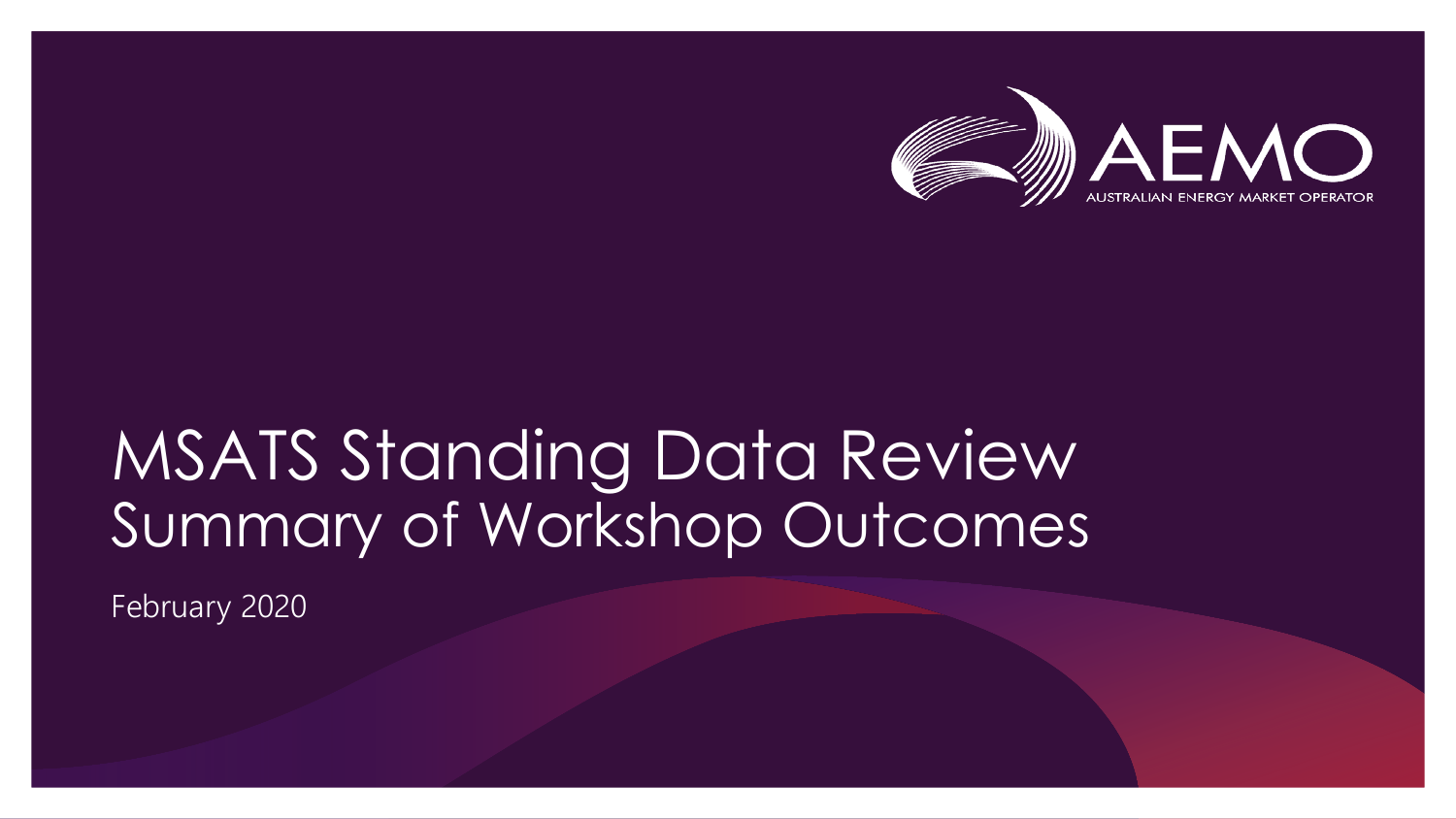### Field analysis outcomes

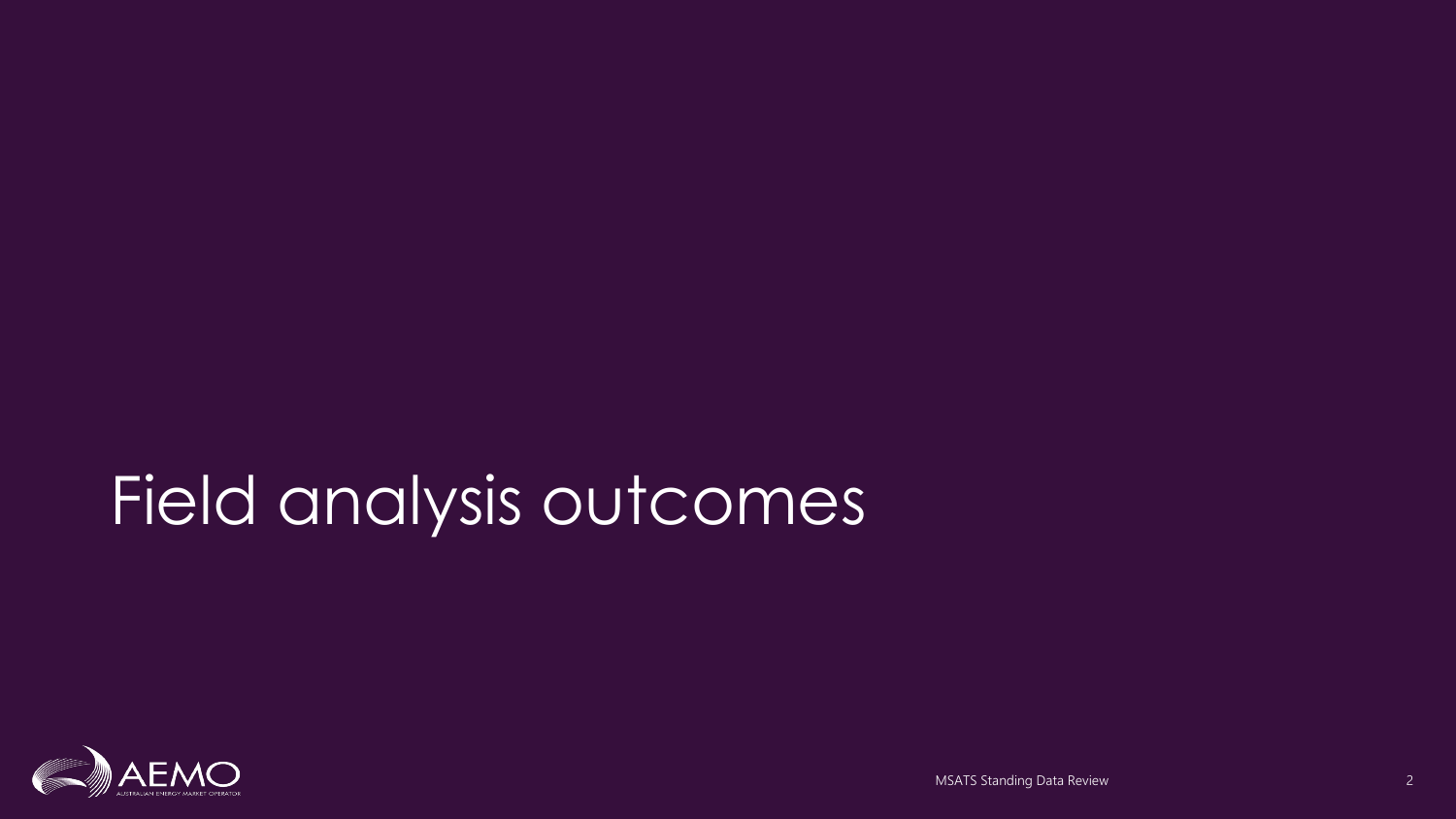| Proposal                   | Information<br>Category | <b>Field Name</b>                                 | <b>Field Description</b>                                                                                                                                                 | Workshop decision                                                                      |
|----------------------------|-------------------------|---------------------------------------------------|--------------------------------------------------------------------------------------------------------------------------------------------------------------------------|----------------------------------------------------------------------------------------|
| To amend                   | <b>NMI Details</b>      | <b>Feeder Class</b>                               | A code to provide Participants with information to<br>indicate the appropriate service level timeframes for<br>performing work in relation to Service Order<br>Requests. | No change. Few uses<br>outside of QLD.<br>'Required' field for QLD.                    |
| To amend                   | <b>NMI Details</b>      | Life Support                                      | Flag to indicate if the customer at the NMI has life<br>support requirement.                                                                                             | No change. Out of<br>scope for this Review.                                            |
| To add (proposed<br>field) |                         | MC appointment                                    | AGL proposed this new field in their MSDR fields<br>analysis feedback                                                                                                    | No change. May breach<br>contract confidentiality<br>and create competition<br>issues. |
| To add (proposed<br>field) |                         | Meter Malfunction Exemption<br>Number             | The exemption number granted by AEMO when a<br>meter malfunction exemption is granted                                                                                    | To be taken to<br>consultation                                                         |
| To add (proposed<br>field) |                         | Meter Malfunction Exemption<br><b>Expiry Date</b> | The end date of the malfunction exemption                                                                                                                                | To be taken to<br>consultation                                                         |

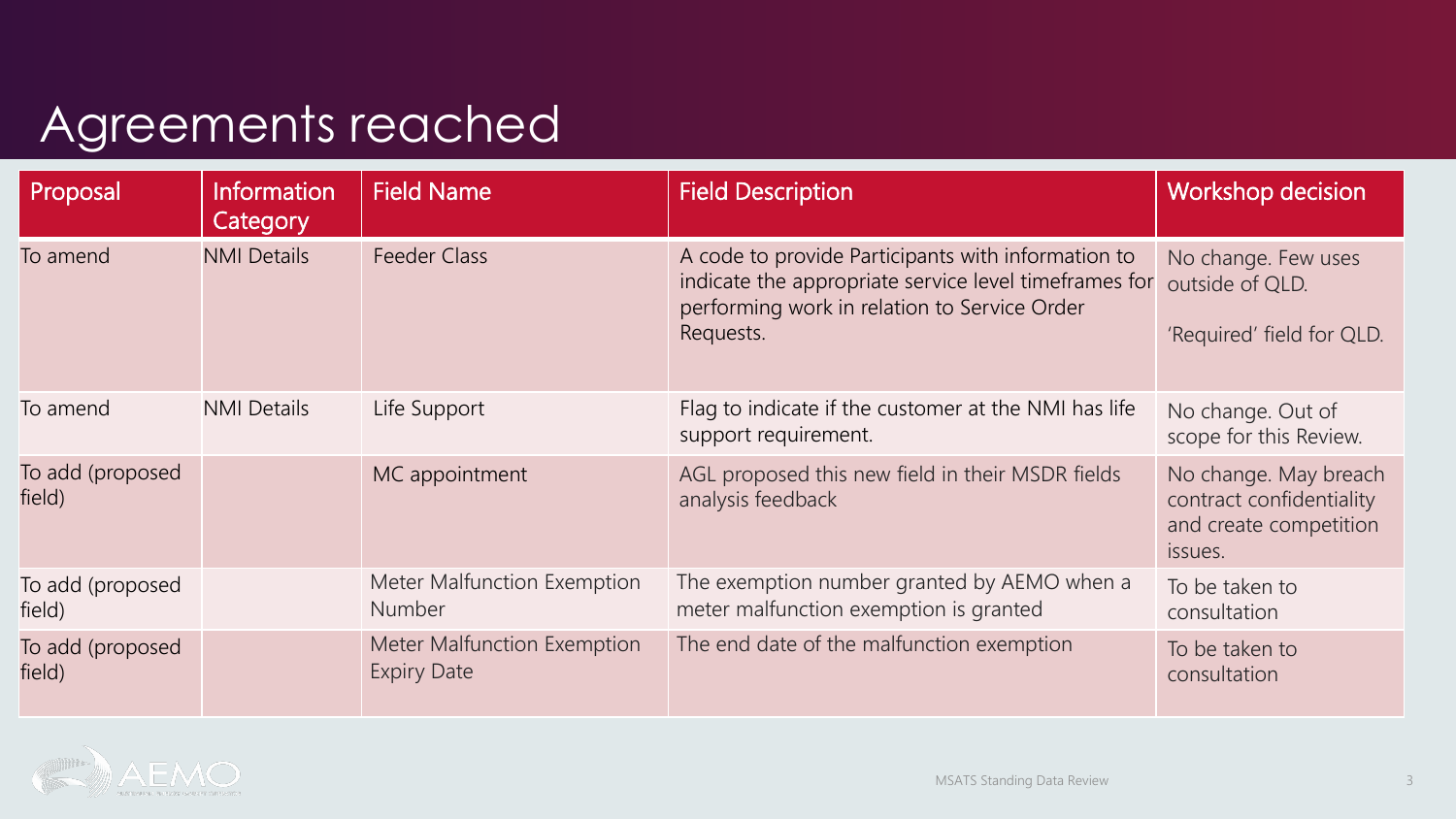| Proposal | <b>Information</b><br><b>Category</b> | <b>Field Name</b>                | <b>Field Description</b>                                                                                                   | <b>Workshop decision</b>                                                                                                                                                                                           |
|----------|---------------------------------------|----------------------------------|----------------------------------------------------------------------------------------------------------------------------|--------------------------------------------------------------------------------------------------------------------------------------------------------------------------------------------------------------------|
| To amend | <b>Address Details</b>                | Delivery Point Identifier (DPID) | Delivery point identifier - the numeric descriptor for<br>a postal delivery point which is equal to a physical<br>address. | No change proposed.<br>Consultation to consider<br>replacing with or<br>including G-NAF -<br>AEMO to investigate<br>cost and feasibility of<br>populating the field.                                               |
| To amend | <b>Address Details</b>                | Address Line 1-3                 | To provide the unstructured address (line 1) where<br>a structured address cannot be supplied.                             | To data cleanse with a<br>mind towards removing<br>unstructured address<br>fields. AEMO to look<br>into whether moving<br>data from unstructured<br>to structured field can<br>automatically delete the<br>former. |

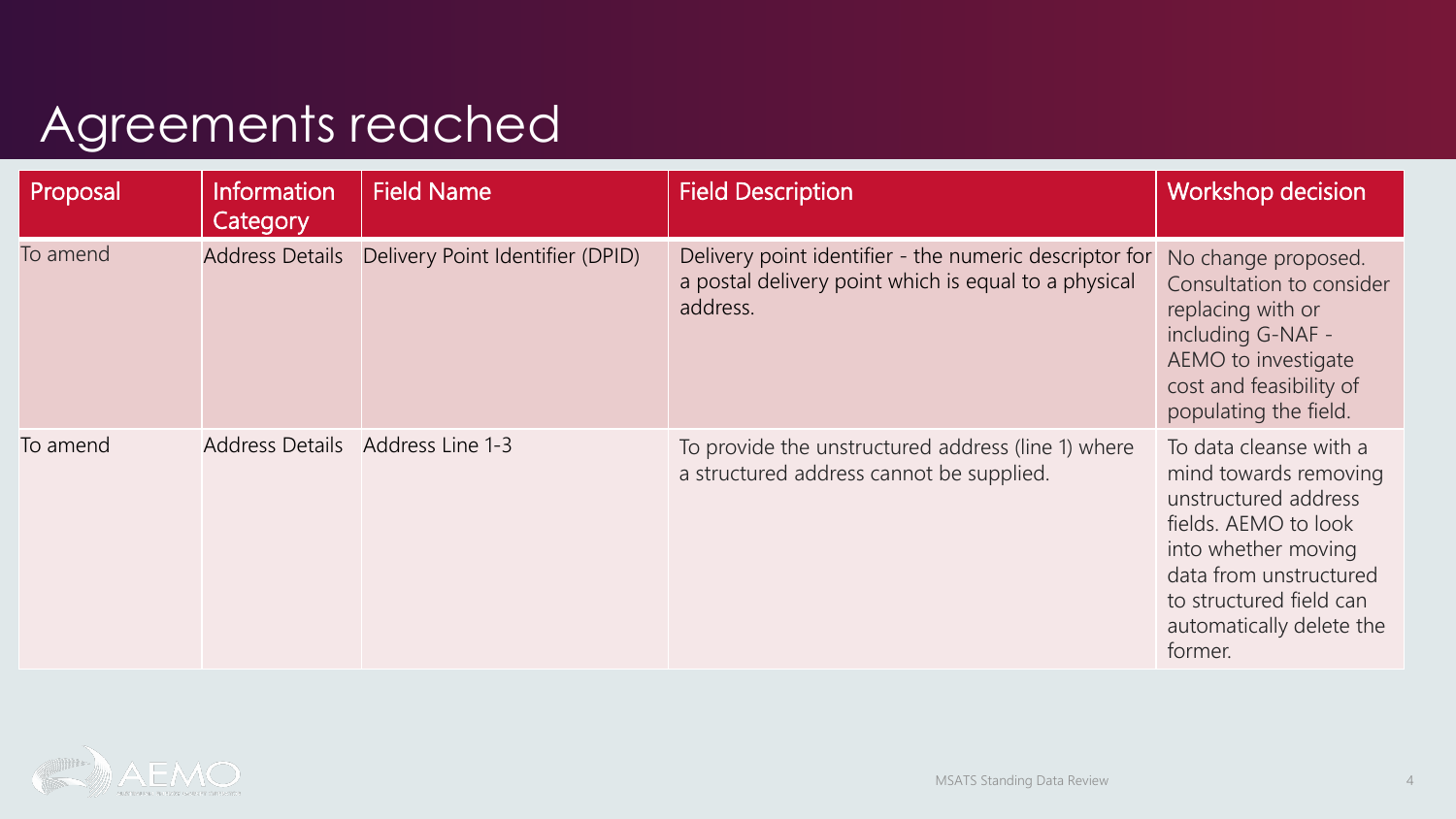| Proposal                   | <b>Information</b><br>Category                 | <b>Field Name</b>              | <b>Field Description</b>                                                                                                                                                                                                                                                                            | <b>Workshop decision</b>                                                                                              |
|----------------------------|------------------------------------------------|--------------------------------|-----------------------------------------------------------------------------------------------------------------------------------------------------------------------------------------------------------------------------------------------------------------------------------------------------|-----------------------------------------------------------------------------------------------------------------------|
| To add (proposed<br>field) | Transformer<br>Information                     | <b>CT Configuration</b>        | Code to denote information about the configuration of the<br>connection point.<br>First character $=$ accuracy class of the current transformer.<br>Second character $=$ connected ratio of the current transformer.<br>Third character: type of transformer                                        | To add separate fields<br>for CT and VT with<br>possible validations<br>(Nov 2021 preferred<br>date). Split Fields to |
| To add (proposed<br>field) | Transformer<br>Information                     | VT Configuration               | Code to denote information about the configuration of the voltage<br>transformer (if one exists) at the connection point. First character =<br>accuracy class of the voltage transformer. Second character =<br>connected ratio of the voltage transformer.<br>Third character: type of transformer | include last test date,<br>ratio, type, location,<br>accuracy codes, and<br>serial number.<br>Required field          |
| To add (proposed<br>field) | <b>Metering</b><br>installation<br>information | <b>Disconnection</b><br>Method | Enumerated list describing the method by which the meter at that<br>point for that NMI was most recently disconnected.                                                                                                                                                                              | Not to be added.                                                                                                      |
| To add                     | <b>Metering</b><br>installation<br>information | Meter Family<br>Failure        | Enumerated list to indicate whether meter family failure is present.                                                                                                                                                                                                                                | Not to be added, as<br>long as exemption fields<br>added.                                                             |

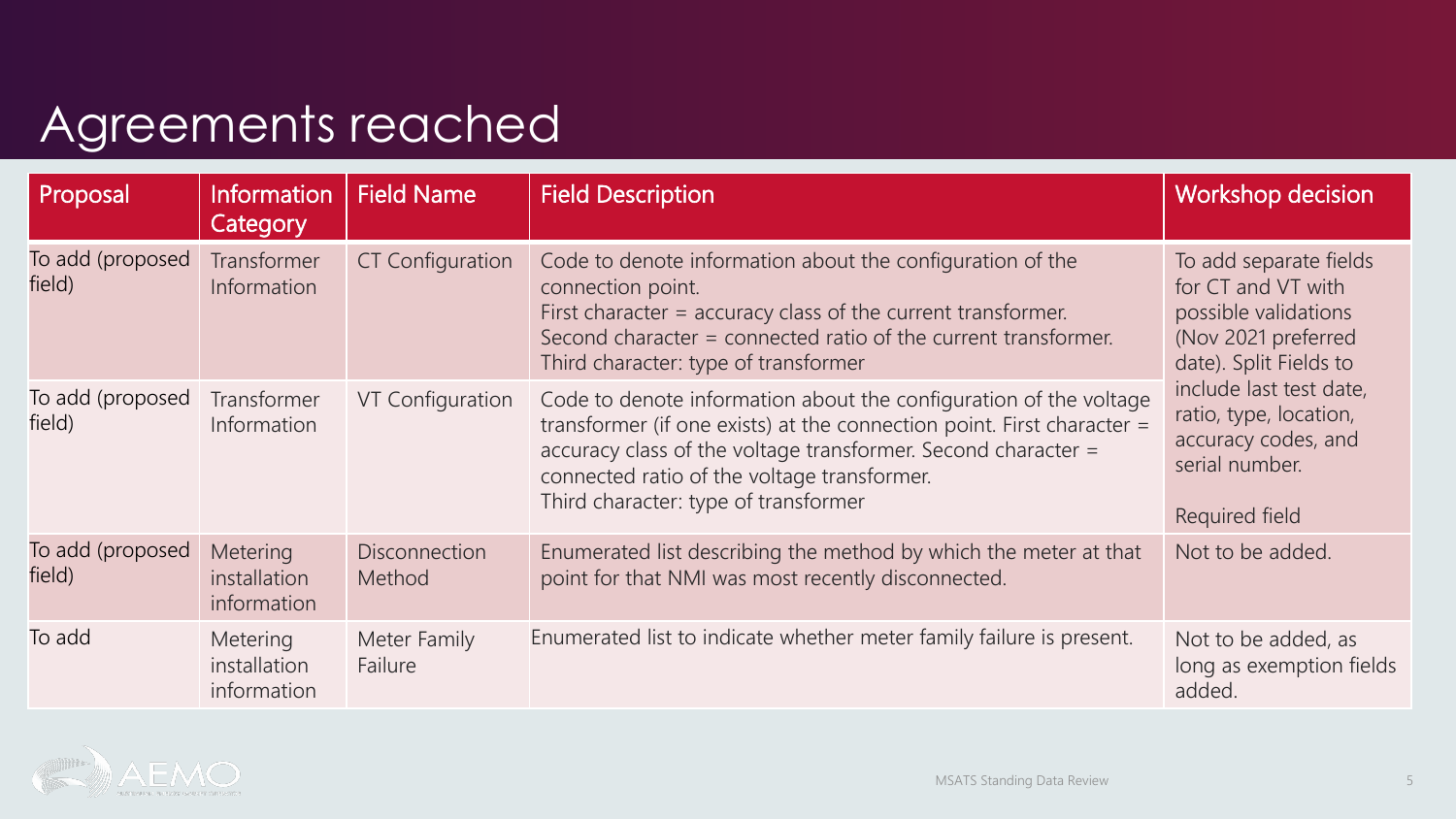| Proposal | Information<br><b>Category</b>                 | <b>Field Name</b>          | <b>Field Description</b>                                                                                             | <b>Workshop decision</b>                                                                 |
|----------|------------------------------------------------|----------------------------|----------------------------------------------------------------------------------------------------------------------|------------------------------------------------------------------------------------------|
| To add   | <b>Metering</b><br>installation<br>information | Meter Locks                | Enumerated list to denote the presence of locks on the<br>metering installation.                                     | Not to be added. Costly<br>to deliver.                                                   |
| To add   | Metering<br>installation<br>information        | Plug-In Meter flag         | Y/N flag to indicate whether the meter is a plug-in meter,<br>where "Y" indicates that the meter is a plug-in meter. | Not to be added,<br>pending amendment of<br>Meter Model and Meter<br>Manufacturer fields |
| To add   | Metering<br>installation<br>information        | Meter Test Report          | A pdf of the most recent meter test report.                                                                          | Not to be added.                                                                         |
| To add   | Metering<br>installation<br>information        | Minimum interval<br>length | The minimum interval at which the meter can record<br>data.                                                          | Not to be added.                                                                         |

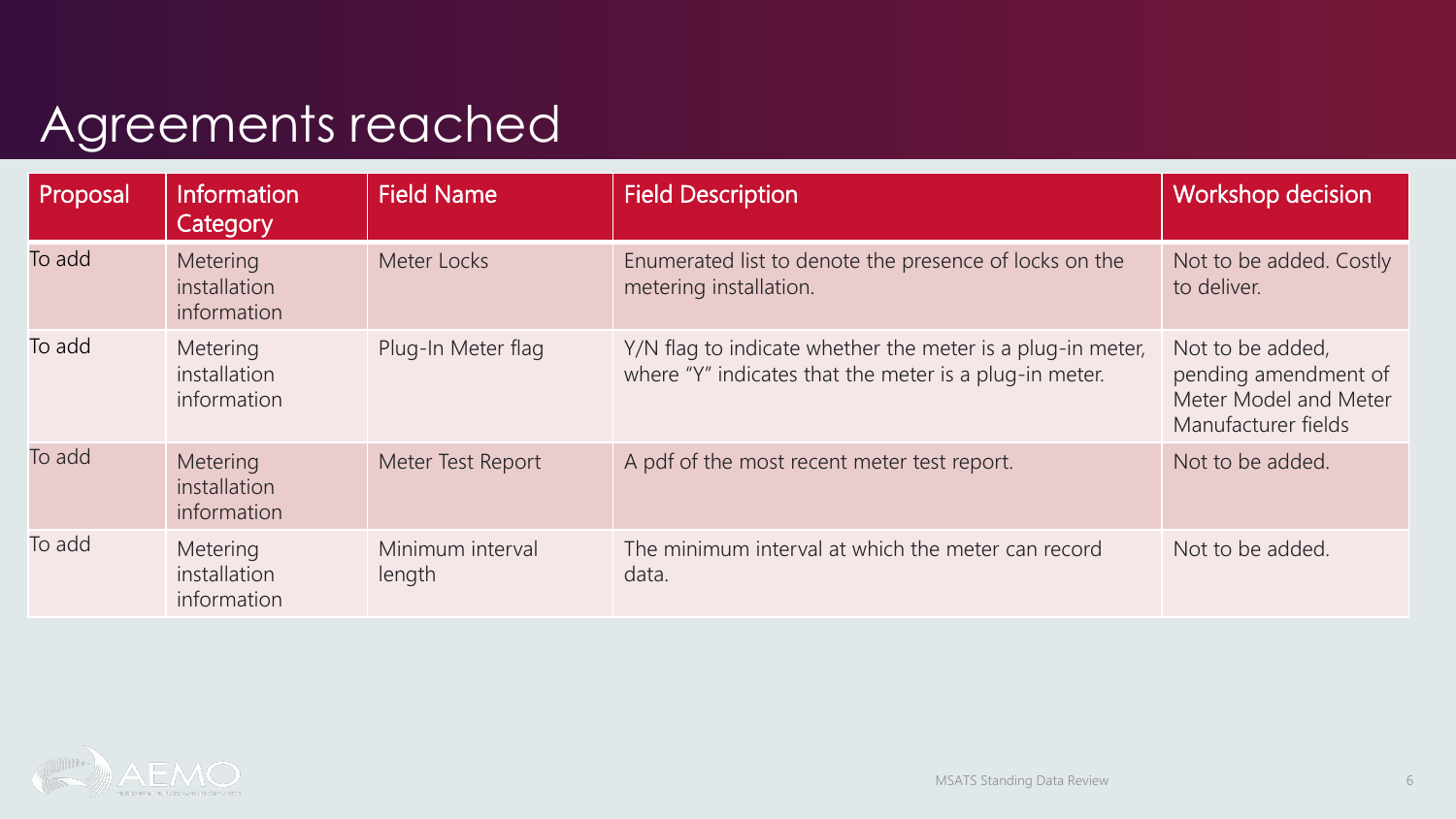| Proposal | <b>Information</b><br>Category                 | <b>Field Name</b>       | <b>Field Description</b>                                               | <b>Workshop decision</b>                                                                                                                                            |
|----------|------------------------------------------------|-------------------------|------------------------------------------------------------------------|---------------------------------------------------------------------------------------------------------------------------------------------------------------------|
| To amend | <b>Metering</b><br>Installation<br>Information | Meter Hazard            | Code identifying hazards associated with<br>reading the meter          | No change to "Meter Hazard". "Meter<br>Location" and "Additional Site Information"<br>fields to be combined. Character limit to be<br>increased for Meter Location. |
| To amend | Metering<br>Installation<br>Information        | Meter Manufacturer      | The manufacturer of the installed meter.                               | To be enumerated with regular compulsory<br>updates.                                                                                                                |
| To amend | Metering<br>Installation<br>Information        | Meter Model             | The meter manufacturer's designation for<br>the meter model.           |                                                                                                                                                                     |
| To amend | Metering<br>Installation<br>Information        | Meter Point             | Identifies the order of the meter uniquely<br>for the NMI              | Make Meter Suffix retrospective                                                                                                                                     |
| To amend | Metering<br>Installation<br>Information        | Meter Program           | A description of the program used to<br>initialise the installed meter | Remove field                                                                                                                                                        |
| To amend | Metering<br>Installation<br>Information        | Meter Read Type<br>Code | Code to denote the method and<br>frequency of Meter Reading.           | Make mandatory, add 4 <sup>th</sup> code.<br>MCATC Champles Deta Davisu                                                                                             |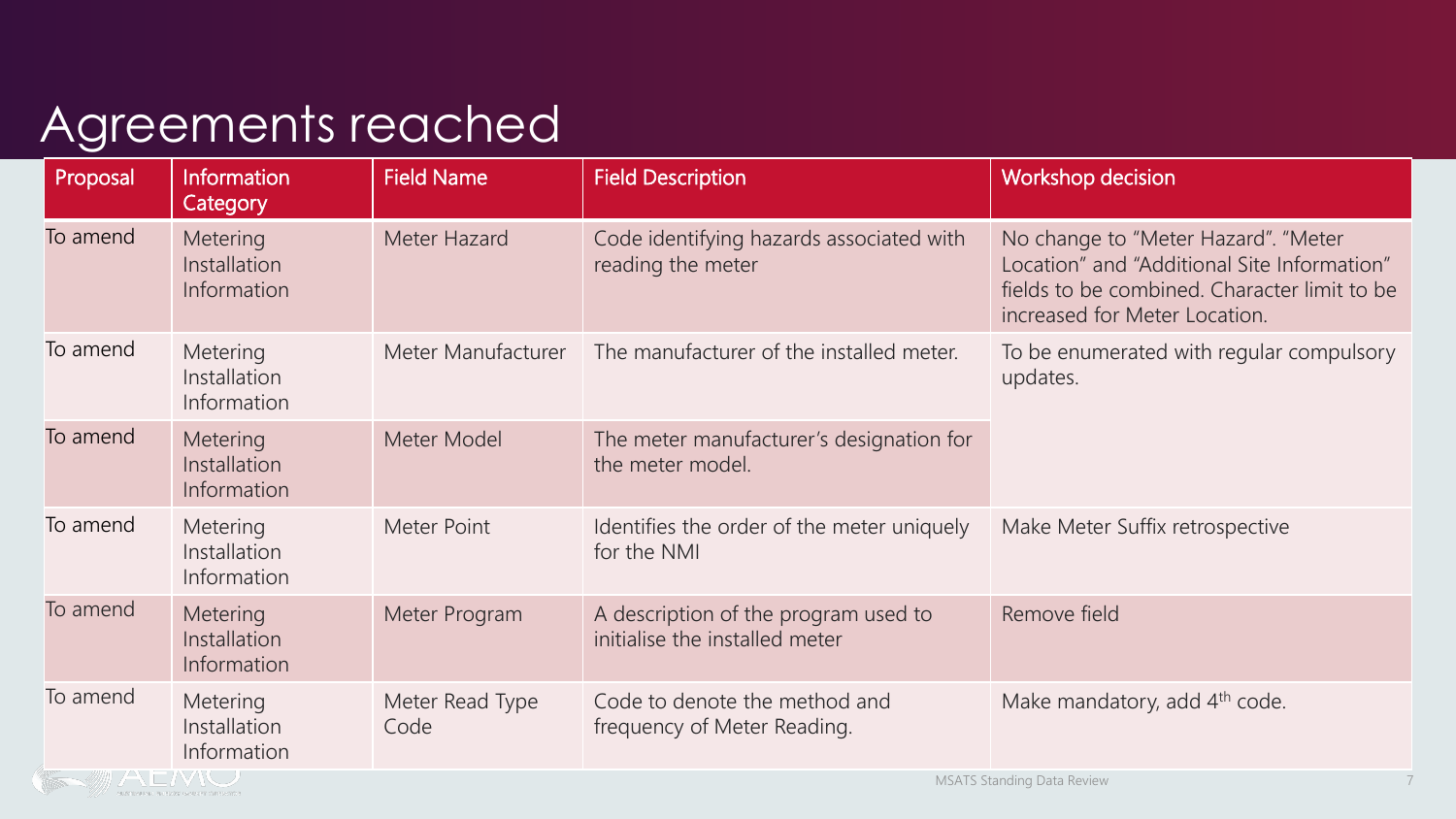| Proposal | <b>Information</b><br>Category                 | <b>Field Name</b>             | <b>Field Description</b>                                                                                                                                                                  | <b>Workshop decision</b>                                                                                                                                                                                  |
|----------|------------------------------------------------|-------------------------------|-------------------------------------------------------------------------------------------------------------------------------------------------------------------------------------------|-----------------------------------------------------------------------------------------------------------------------------------------------------------------------------------------------------------|
| To amend | Metering<br>installation<br>information        | Meter Test Result<br>Accuracy | The accuracy figure from the meter test<br>performed on the date indicated in the Last<br>Test Date field.                                                                                | Field to be amended to instead be a<br>combined test date and pass / fail flag<br>(e.g. a successful test on 1 January<br>2020 could be coded as 202001011),<br>logic list to be included in description. |
| To amend | Metering<br>installation<br>information        | Next Test Date                | Next date on which the meter should be<br>tested.                                                                                                                                         | Same logic as CT/VT test dates - keep<br>last test date, remove next test date.<br>(Logic: If there's an exemption and no                                                                                 |
| To amend | <b>Metering</b><br>installation<br>information | Last Test Date                | The date on which the metering installation<br>was last tested or inspected by the Metering<br>Provider "B". This date will be used if clause<br>7.9.4(a) of the NER needs to be applied. | test date, it failed. If no exemption and<br>a test date, then it would have passed)                                                                                                                      |
| To amend | <b>Metering</b><br>installation<br>information | Meter Constant                | The meter KE (intrinsic constraint of meter in<br>Wh/pulse).                                                                                                                              | To be removed                                                                                                                                                                                             |

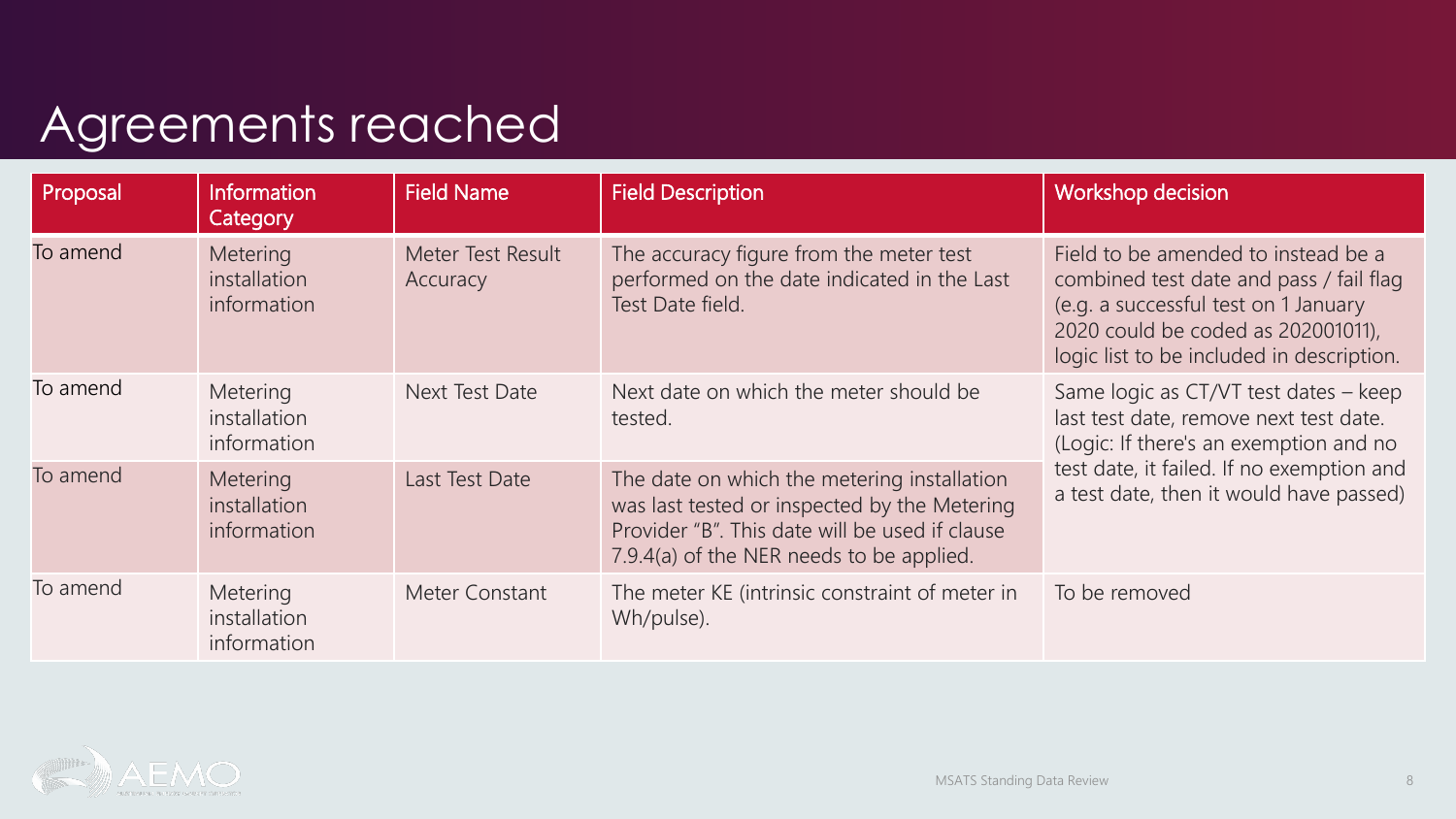| Proposal | <b>Information</b><br>Category                            | <b>Field</b><br><b>Name</b> | <b>Field Description</b>                                                                                   | Workshop decision                                                                                                                     |
|----------|-----------------------------------------------------------|-----------------------------|------------------------------------------------------------------------------------------------------------|---------------------------------------------------------------------------------------------------------------------------------------|
| To amend | Register level<br>information                             | Controlled<br>Load          | Indicates whether the energy recorded<br>by this register is created under a<br>Controlled Load regime.    | Option 3 supported: Enumerated field regularly updated<br>with config changes and aligned with B2B transaction                        |
| To amend | Register level<br>information                             | Demand1                     | This field contains the peak demand<br>value for summer for network Tariff<br>purposes. Units in kW or kVA | To be removed.                                                                                                                        |
| To amend | Register level<br>information                             | Demand <sub>2</sub>         | This field contains an additional<br>demand value (not Summer period).<br>Units in kW or kVA               |                                                                                                                                       |
| To amend | Register level<br>information                             |                             | Time Of Day Code to identify the time validity of<br>register contents. As published by each<br>LNSP.      | Enumerate, data cleanse required                                                                                                      |
| To add   | Connection and<br><b>Metering Point</b><br><b>Details</b> | Asbestos                    | A Y/N flag indicating the presence of<br>asbestos.                                                         | Field not to be added, this information to be incorporated<br>into Site Hazard field, which will have an increased<br>character limit |

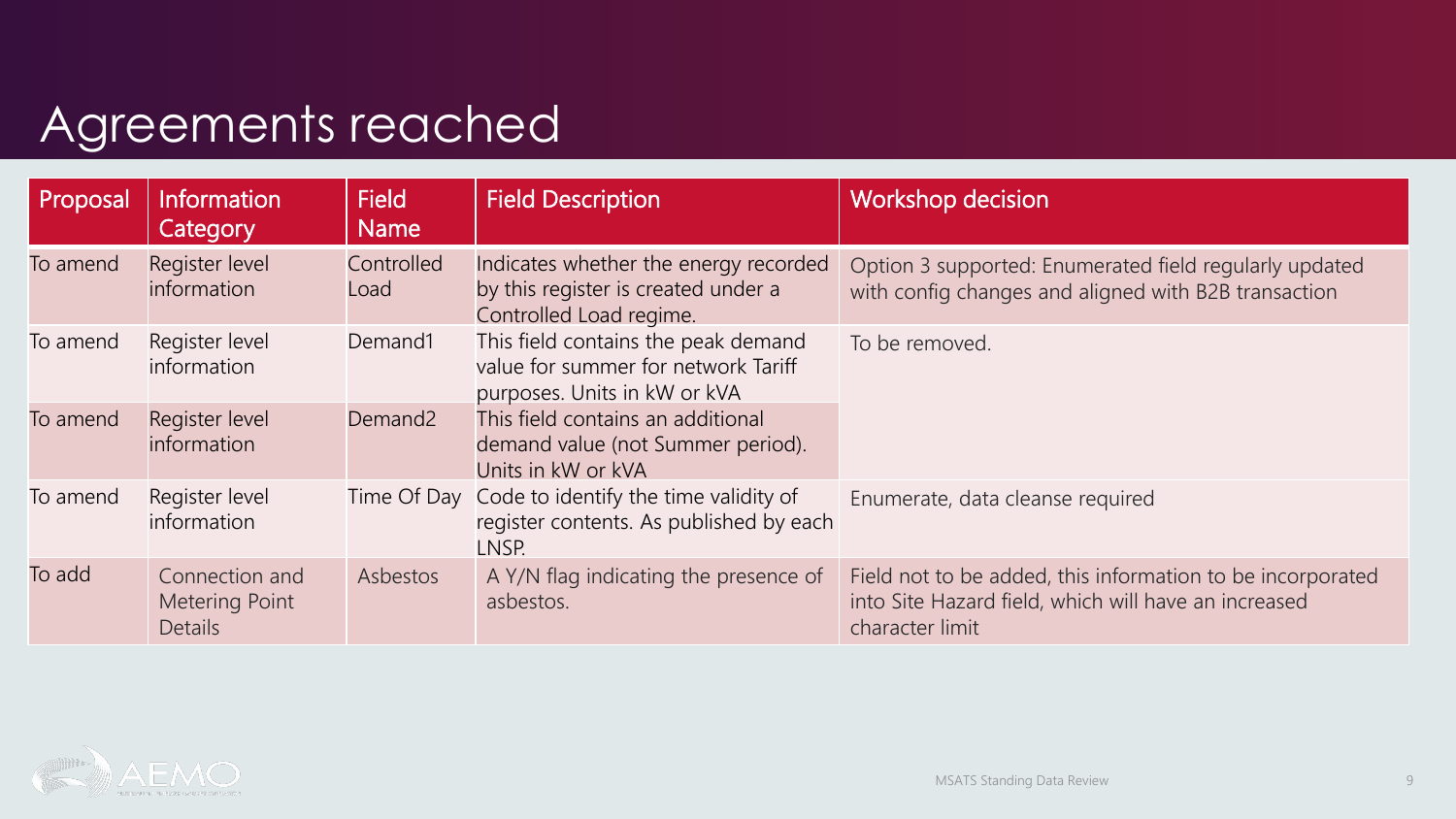| Proposal  | <b>Information</b><br>Category                     | <b>Field Name</b>                     | <b>Field Description</b>                                                                                                           | <b>Workshop decision</b>                                                                                                                                                                                                                                                                                                                                                                                                                                             |
|-----------|----------------------------------------------------|---------------------------------------|------------------------------------------------------------------------------------------------------------------------------------|----------------------------------------------------------------------------------------------------------------------------------------------------------------------------------------------------------------------------------------------------------------------------------------------------------------------------------------------------------------------------------------------------------------------------------------------------------------------|
| To add    | Connection<br>and Metering<br><b>Point Details</b> | Connection<br>Configuration           | Code to denote information about<br>the configuration of the connection<br>point.                                                  | Various votes held on field:<br>• Third character (Presence of Shared Isolation Points) to<br>be populated by LNSP as separate field.<br>• Vote mixed on whether to include "whole current" under<br>character 1 – AEMO to do investigations to be included in<br>issues paper.<br>• Phases supplied/used not to be split.<br>• Should be a combined code, rather than separate fields.<br>• LV/HV definitions that refer to the Australian Standards to<br>be added |
| To add    | Connection<br>and Metering<br><b>Point Details</b> | Type 4A reason                        | Reason for 4a metering. No telecoms<br>or customer refusal.                                                                        | To be added, pending Legal advice. Would be populated by<br>MC or MPB.                                                                                                                                                                                                                                                                                                                                                                                               |
| To remove | Connection<br>and metering<br>point details        | <b>Additional Site</b><br>Information | Descriptive of the Site, describing<br>Site access and the relationship<br>between the metering point and the<br>connection point. | To be combined with Meter Location                                                                                                                                                                                                                                                                                                                                                                                                                                   |

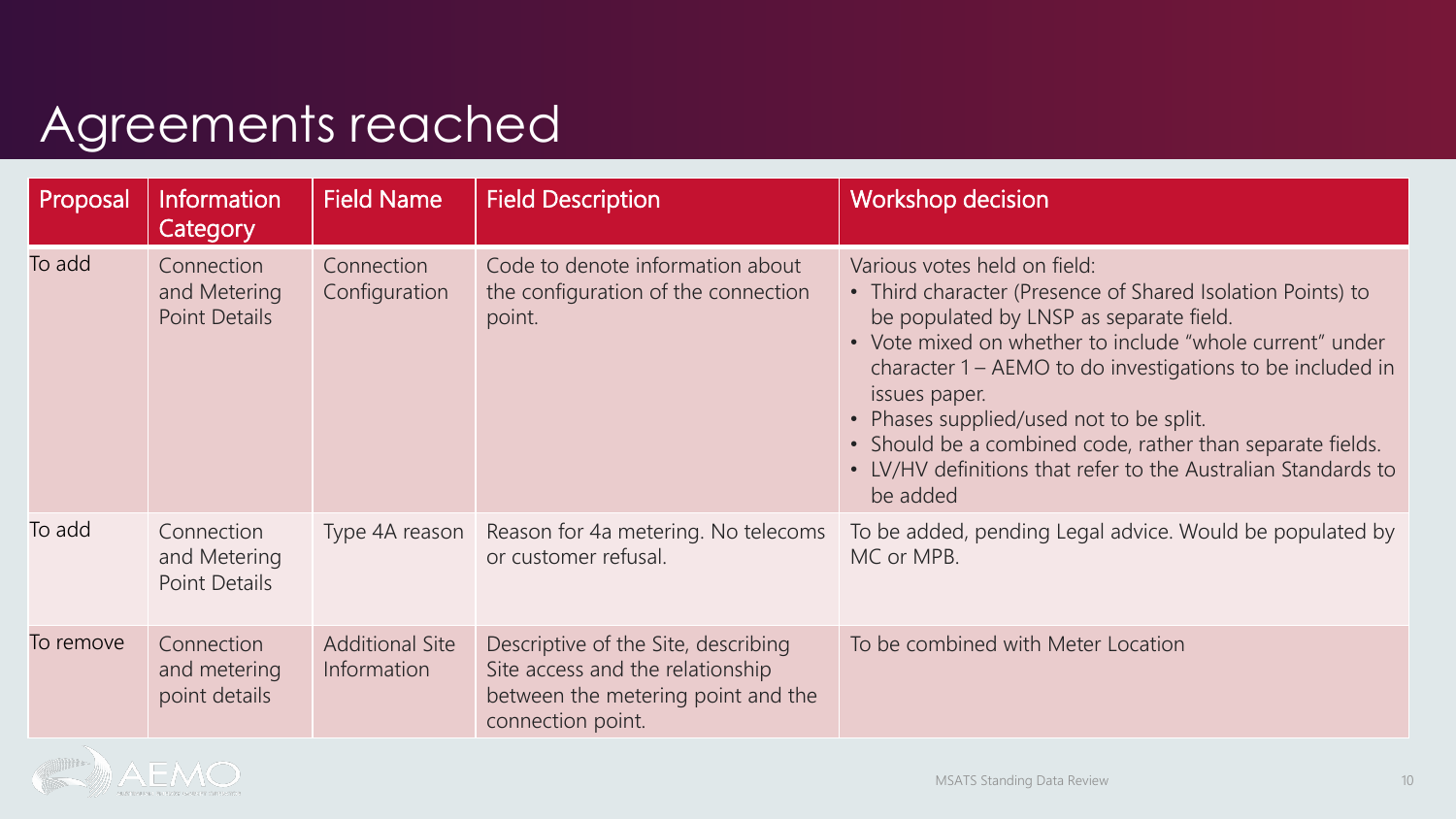| Proposal  | <b>Information Category</b>                            | <b>Field Name</b>           | <b>Field Description</b>                                                                                                        | <b>Workshop decision</b>                                                                              |
|-----------|--------------------------------------------------------|-----------------------------|---------------------------------------------------------------------------------------------------------------------------------|-------------------------------------------------------------------------------------------------------|
| To add    | <b>Connection and Metering</b><br><b>Point Details</b> | Switchboard<br>Photo        | A photo of the switchboard, as at<br>the most recent site visit.                                                                | Not to be added                                                                                       |
| To add    | Connection and Metering<br>Point Details               | Switchboard<br><b>Size</b>  | The width and height of the<br>switchboard (to the nearest<br>centimetre).                                                      | Not to be added                                                                                       |
| To add    | Metering installation<br>location information          | <b>GPS</b><br>Coordinates   | GPS coordinates of the metering<br>installation.                                                                                | To be considered in conjunction with G-NAF<br>and DPID and explored in consultation. Meter-<br>level. |
| To add    | Metering installation<br>location information          | Earliest expiring<br>device |                                                                                                                                 | Not to be added                                                                                       |
| To remove | Metering installation<br>location information          | Meter Location              | Descriptive material identifying<br>the relationship between the<br>location of the metering point<br>and the connection point. | To be combined with Additional Site<br>Information, pending testing.                                  |

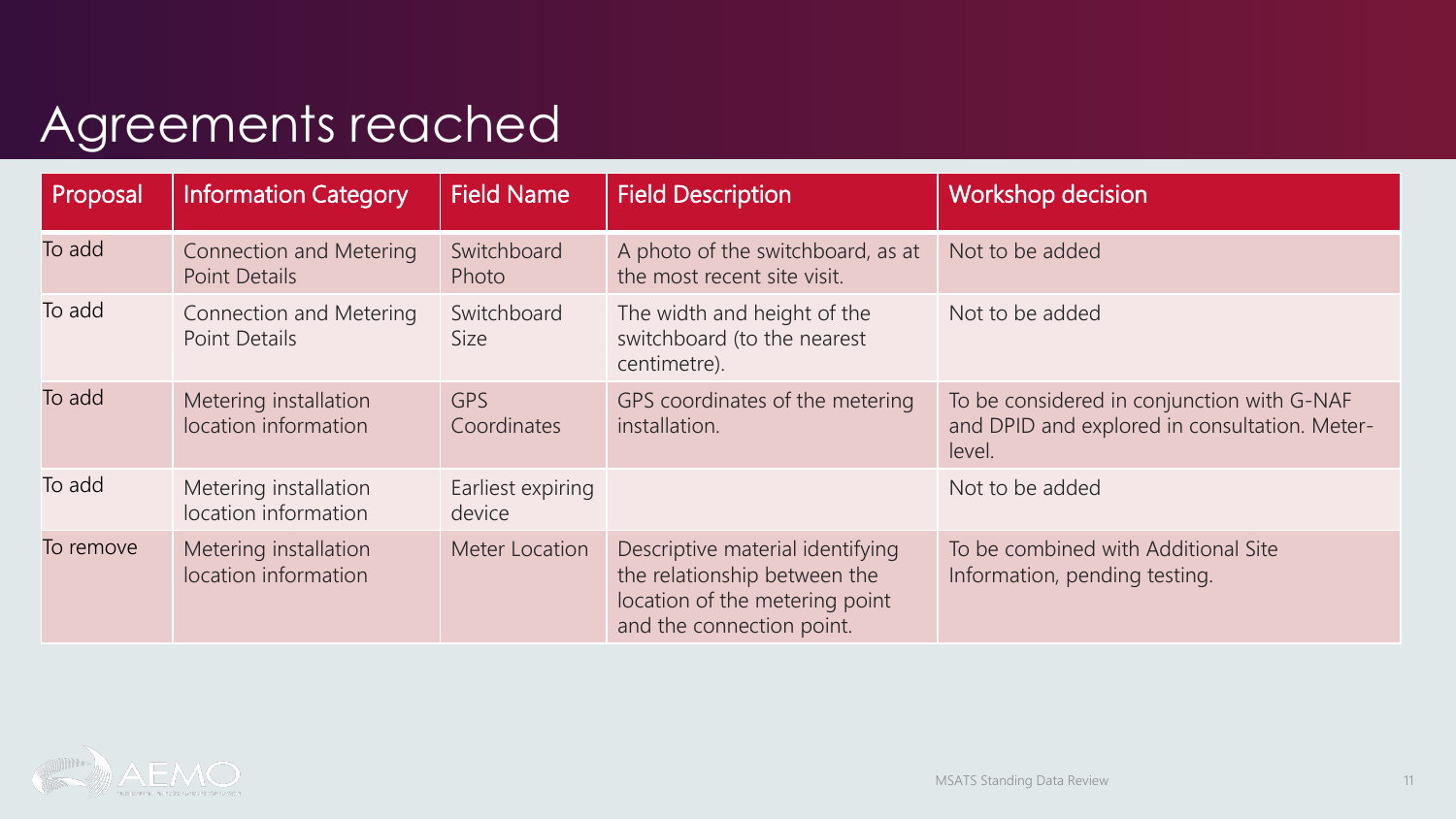Schedule 7.1 – Rule change proposal Option 3 (NER is description of what must be in MSATS *at minimum*, references to the 3 fields that are currently in S7.1 but not in MSATS to be removed) To be proposed in conjunction with AEMC post-POC review.

### NER Clause 7.12.1 Metering register

Unchanged

#### Schedule 7.1

AEMO to submit Rule change proposal following the MSATS Standing Data Review workshop to make Schedule 7.1.2 a description of what should be in MSATS *at a minimum*.

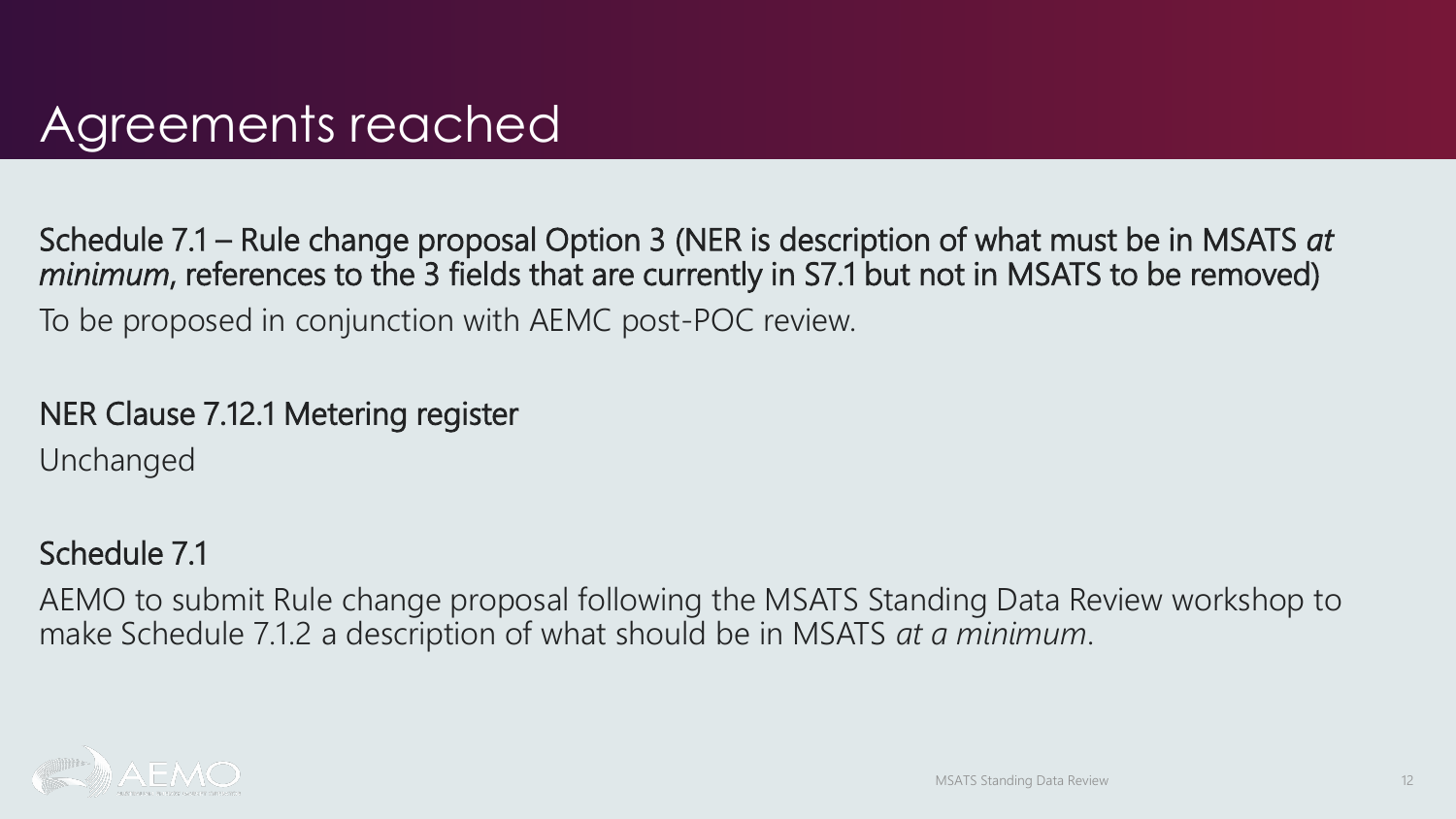## Embedded Networks Reform Impact on MSATS Standing Data

Noura Elhawary

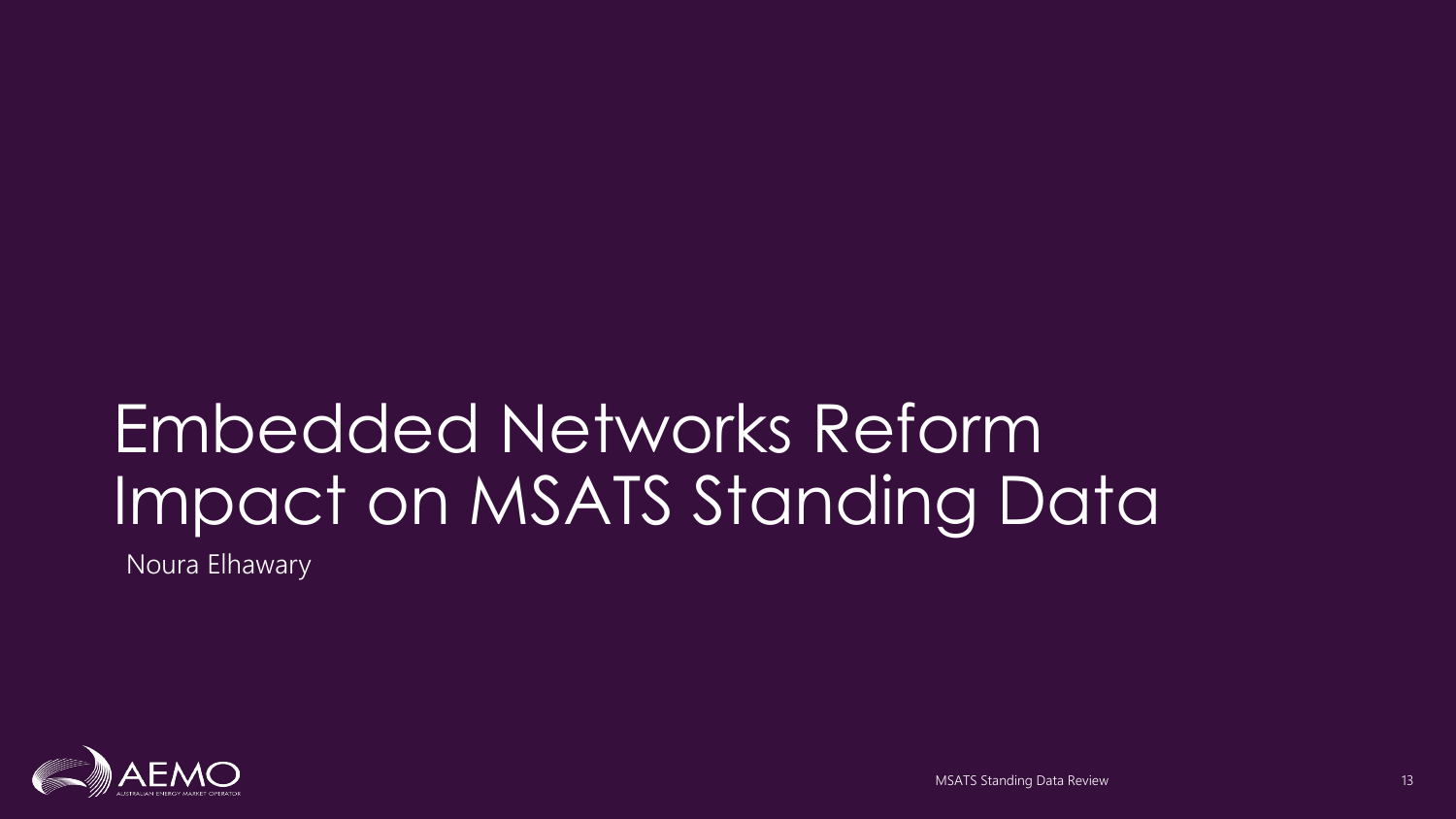### Embedded Networks Details Participant Feedback

AEMO proposed no change to the following existing Embedded Network Details fields in MSATS

| <b>Information</b><br>Category     | <b>Field Name</b>                      | <b>Field Description</b>                                                                                                     | Participants in<br>Agreement with<br><b>AEMO's Analysis</b> | <b>Other Participant</b><br><b>Views</b>                                         |
|------------------------------------|----------------------------------------|------------------------------------------------------------------------------------------------------------------------------|-------------------------------------------------------------|----------------------------------------------------------------------------------|
| Embedded<br><b>Network Details</b> | <b>Embedded Network</b><br>Code        | <b>Embedded Network Code.</b>                                                                                                | 100% Overall                                                | If this field was to be<br>included in MSATS, then                               |
| Embedded<br><b>Network Details</b> | <b>Embedded Network</b><br>Description | Description of embedded network Code                                                                                         | 100% Overall                                                | we believe that the ENM<br>or ENO should populate<br>this field as it is related |
| Embedded<br><b>Network Details</b> | Suburb / Place /<br>Locality           | Locality to which the embedded network identifier<br>belongs.                                                                | 100% Overall                                                | to embedded networks                                                             |
| Embedded<br><b>Network Details</b> | PostCode                               | Postcode for the locality to which the embedded<br>network identifier belongs.                                               | 100% Overall                                                | AEMO's notes indicated<br>possible additional fields,<br>which will need         |
| Embedded<br><b>Network Details</b> | State / Territory                      | State or Territory abbreviation in accordance with AS<br>4590.                                                               | 100% Overall                                                | consideration as part of<br>EN reforms.                                          |
| Embedded<br><b>Network Details</b> | <b>EENSP</b>                           | The Exempt Embedded Network Service Provider to<br>be provided by the ENM once they are appointed for<br>an embedded network | 100% Overall                                                |                                                                                  |

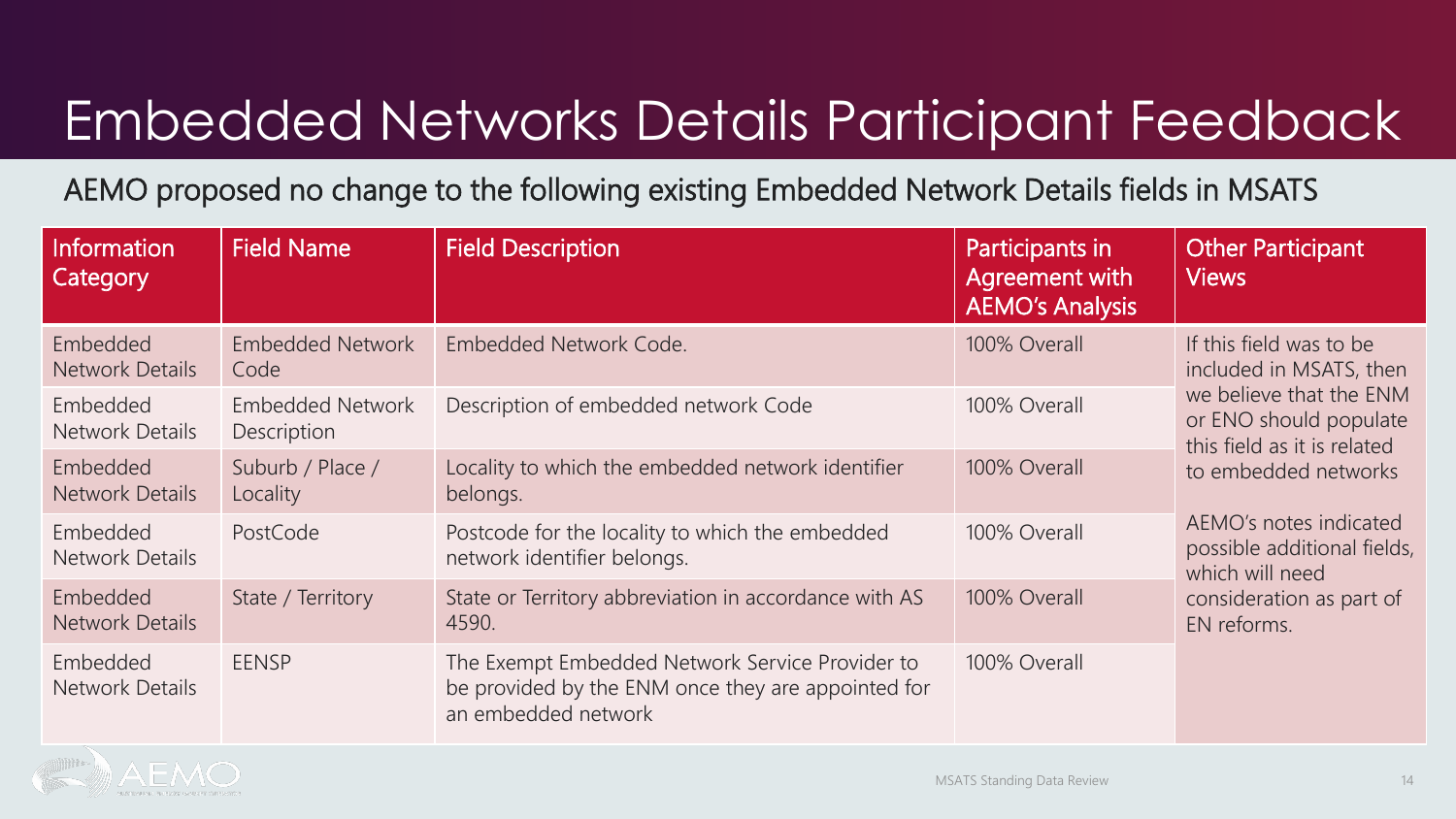## Address remaining issues from complex topics

Meghan Bibby

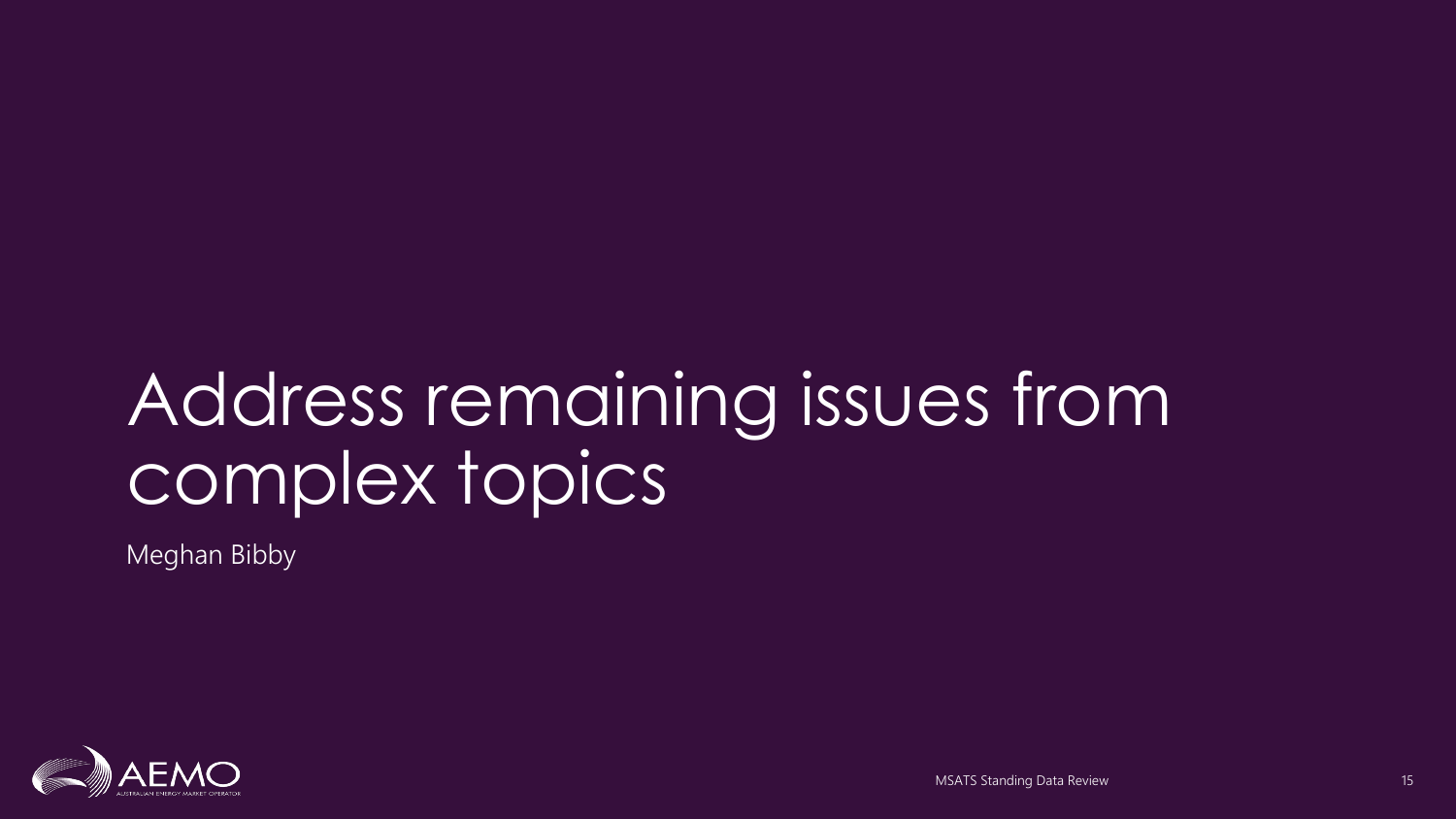| Proposal                              | Information<br>Category   | <b>Field</b><br>Name | <b>Field Description</b>              | <b>Workshop decision</b>                                                                                                                                                                                                                                                                             |
|---------------------------------------|---------------------------|----------------------|---------------------------------------|------------------------------------------------------------------------------------------------------------------------------------------------------------------------------------------------------------------------------------------------------------------------------------------------------|
| To add (proposed Addressing<br>field) | information               | Section<br>Number    | Section Number of the land            | To be added as a NSW Required field                                                                                                                                                                                                                                                                  |
| To add (proposed<br>field)            | Addressing<br>information | DP Number            | Deposited Plan Number of the land     | To be added as a NSW Required field                                                                                                                                                                                                                                                                  |
| To add (proposed<br>field)            | Addressing<br>information | G-NAF                | <b>Geocoded National Address File</b> | To be considered by AEMO to be used in addition<br>to, or to the exclusion of the proposed additional<br>addressing information fields. Also to be<br>considered: transitionals, whether the field can be<br>auto-populated, who is responsible for<br>populating it and whether it should be R or M |

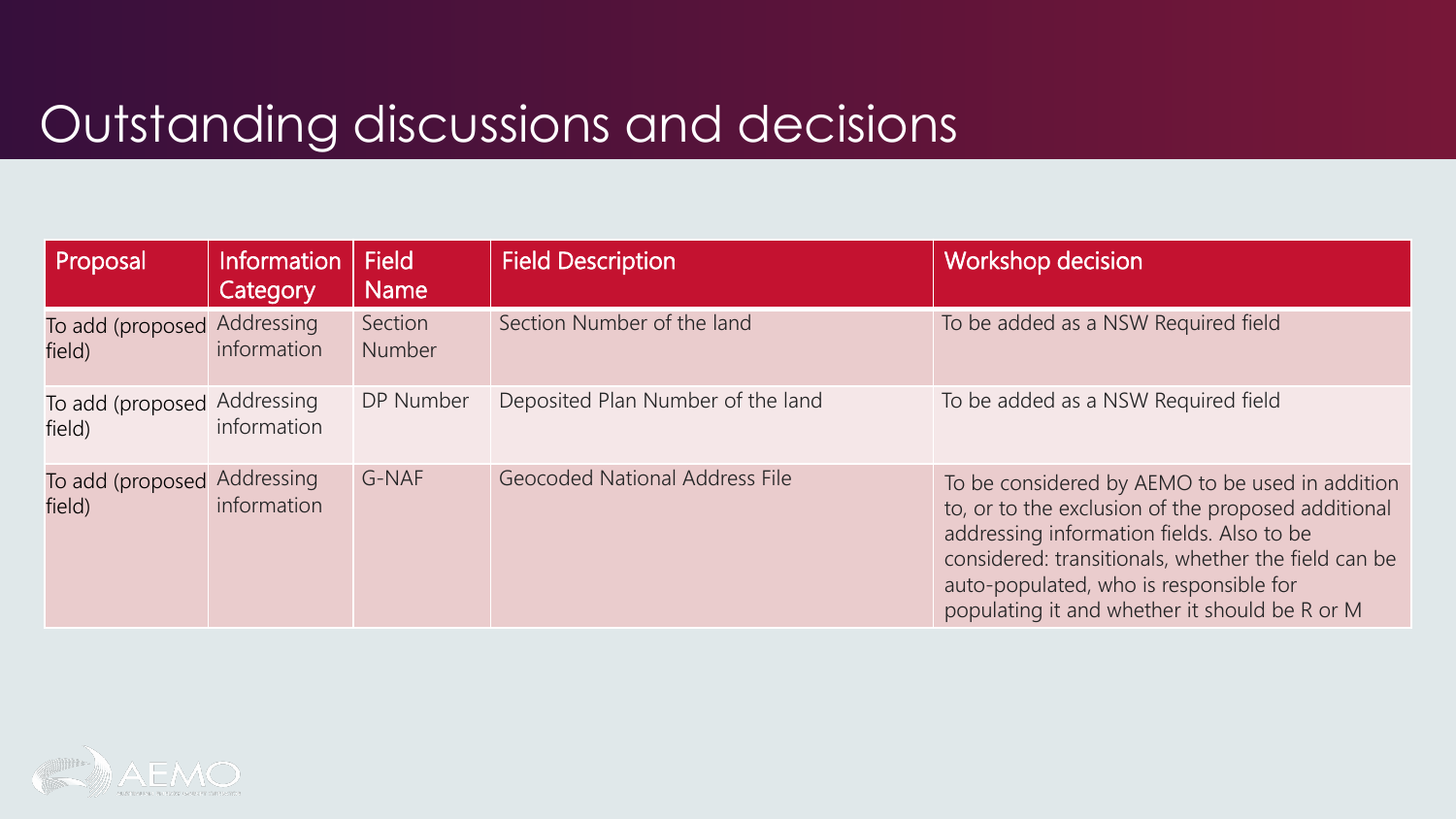| Proposal                             | <b>Information</b><br>Category | <b>Field Name</b>          | <b>Field Description</b>                                                                                           | <b>Workshop decision</b>           |
|--------------------------------------|--------------------------------|----------------------------|--------------------------------------------------------------------------------------------------------------------|------------------------------------|
| To amend                             | Transformer<br>Information     | Transformer<br>Location    | Details the existence of instrument<br>transformers and their location relative to<br>the market connection point. | To be amended - Split to CT and VT |
| To amend                             | Transformer<br>Information     | Transformer<br>Ratio       | Statement of the available and applied<br>transformer ratios.                                                      | To be amended - Split to CT and VT |
| To amend                             | Transformer<br>Information     | Transformer<br><b>Type</b> | Explanation of the type of transformation<br>used.                                                                 | To be amended - Split to CT and VT |
| To add (proposed New table<br>field) |                                | Other network<br>device(s) | NMI-level devices. EG: If there were<br>multiple CTs, load control devices,<br>anything attached to a NMI or Meter | To be investigated for feasibility |

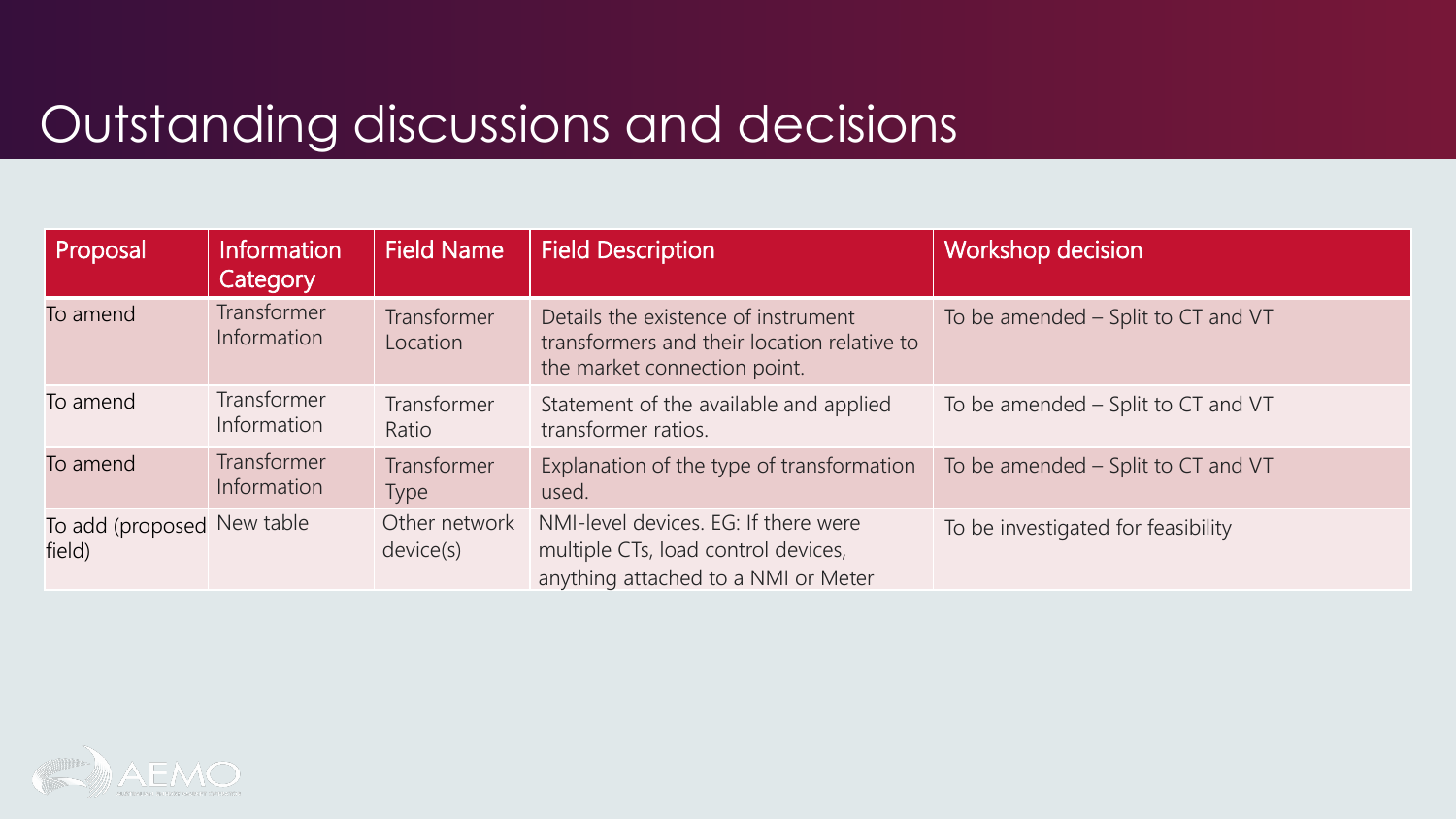| Proposal              | Information<br><b>Category</b>                 | <b>Field Name</b>     | <b>Field Description</b>                                               | <b>Workshop decision</b>                                                                                                 |
|-----------------------|------------------------------------------------|-----------------------|------------------------------------------------------------------------|--------------------------------------------------------------------------------------------------------------------------|
| To make<br>enumerated | <b>Metering</b><br>Installation<br>Information | Meter<br>Manufacturer | The manufacturer of the installed meter.                               | 12-month transition timeframe – when a Meter is<br>updated, data should be updated retrospectively.<br>To be considered. |
|                       | Metering<br>Installation<br>Information        | Meter Model           | The meter manufacturer's designation for<br>the meter model.           | As above                                                                                                                 |
| To amend              | <b>Metering</b><br>Installation<br>Information | Meter Program         | A description of the program used to<br>initialise the installed meter | Field not supported. Delete field                                                                                        |
| To amend              | Metering<br>Installation<br>Information        | Meter Use             | A code identifying how the meter is used.                              | To make Required. Clearer description and<br>enumerations to be provided (EG: statistical,<br>logical, revenue, check).  |

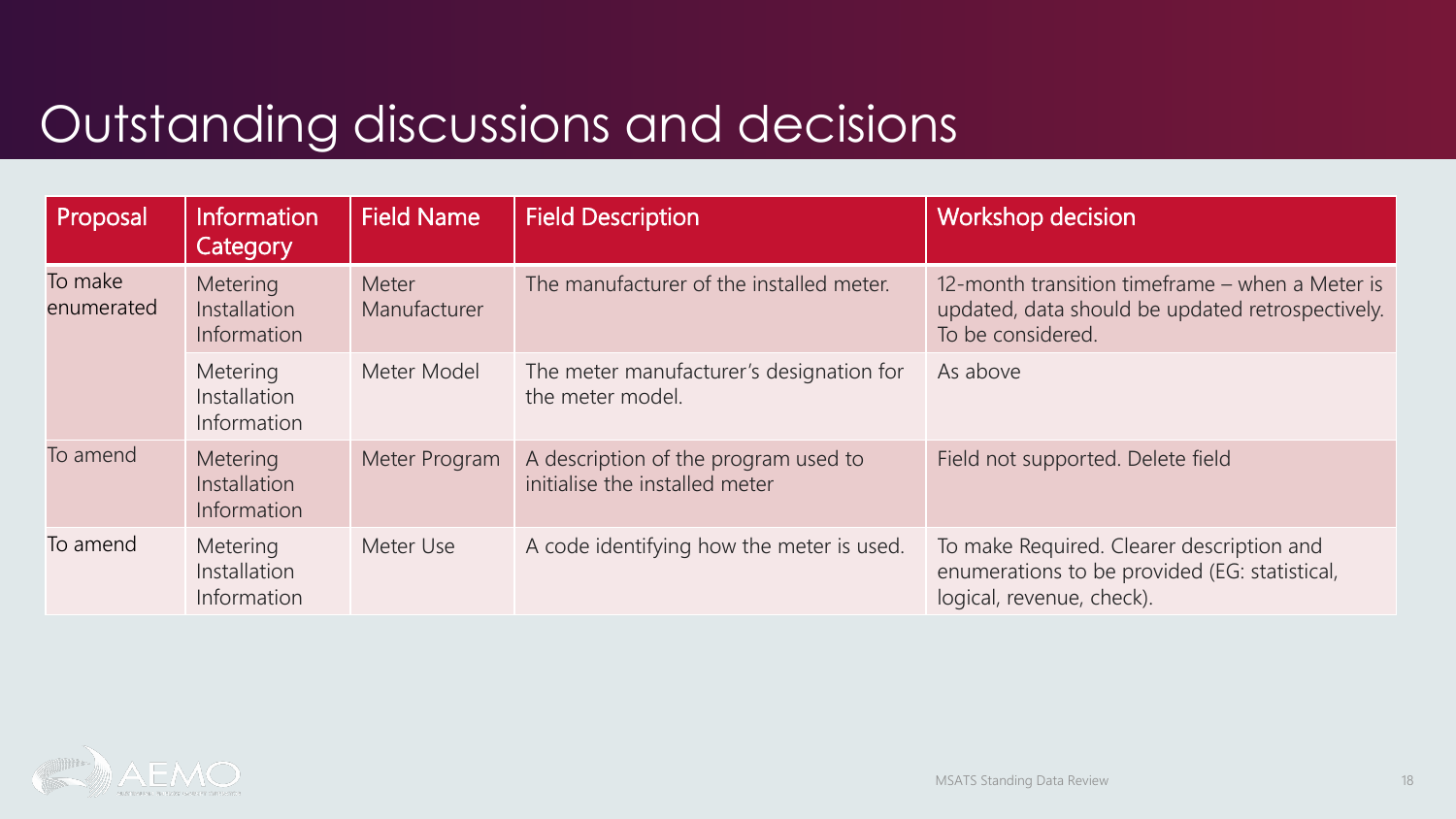| Proposal | Information<br><b>Category</b>       | <b>Field Name</b>              | <b>Field Description</b>                                                      | <b>Workshop decision</b>                                                                            |
|----------|--------------------------------------|--------------------------------|-------------------------------------------------------------------------------|-----------------------------------------------------------------------------------------------------|
| To amend | Metering installation<br>information | Meter Constant                 | The meter KE (intrinsic constraint of meter<br>in Wh/pulse).                  | To be deleted, pending feedback<br>regarding whether the field is required<br>(EG: older equipment) |
| To add   | Site Details                         | <b>Customer Site</b><br>Defect | A flag to indicate a site defect for which a<br>customer would be responsible | To be explored in the issues paper                                                                  |
| To add   |                                      | <b>Shared Fuse</b>             | As required by the AEMC's final<br>determination                              | AEMO to conduct investigations about<br>how this should be incorporated.                            |

Topic areas where there was general agreement with AEMO's Analysis: This section of the presentation is non-controversial and was discussed at the end of the workshop. Slides circulated separately to the outcomes slides.

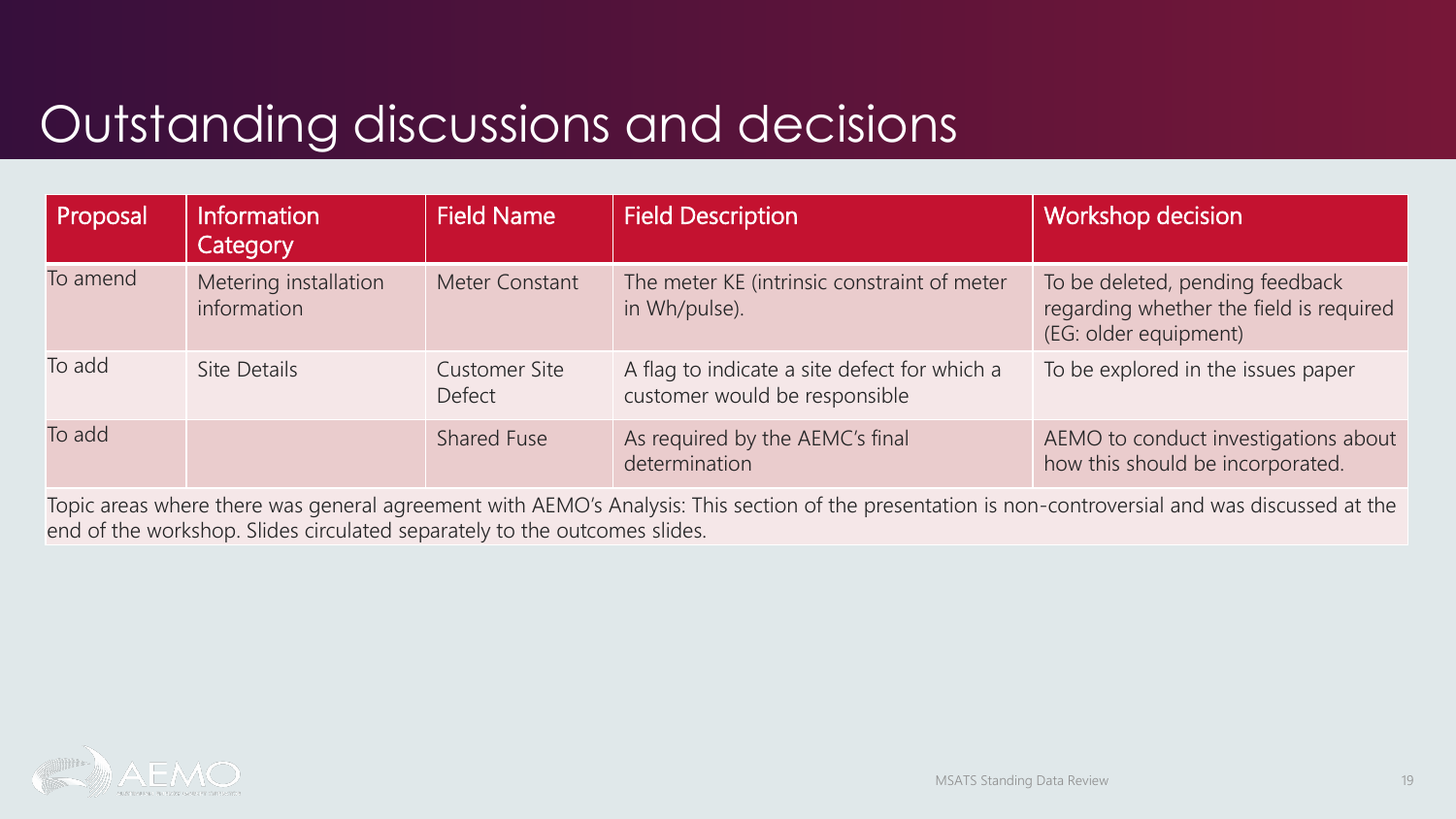# Issue prioritisation

Michelle Norris and Meghan Bibby

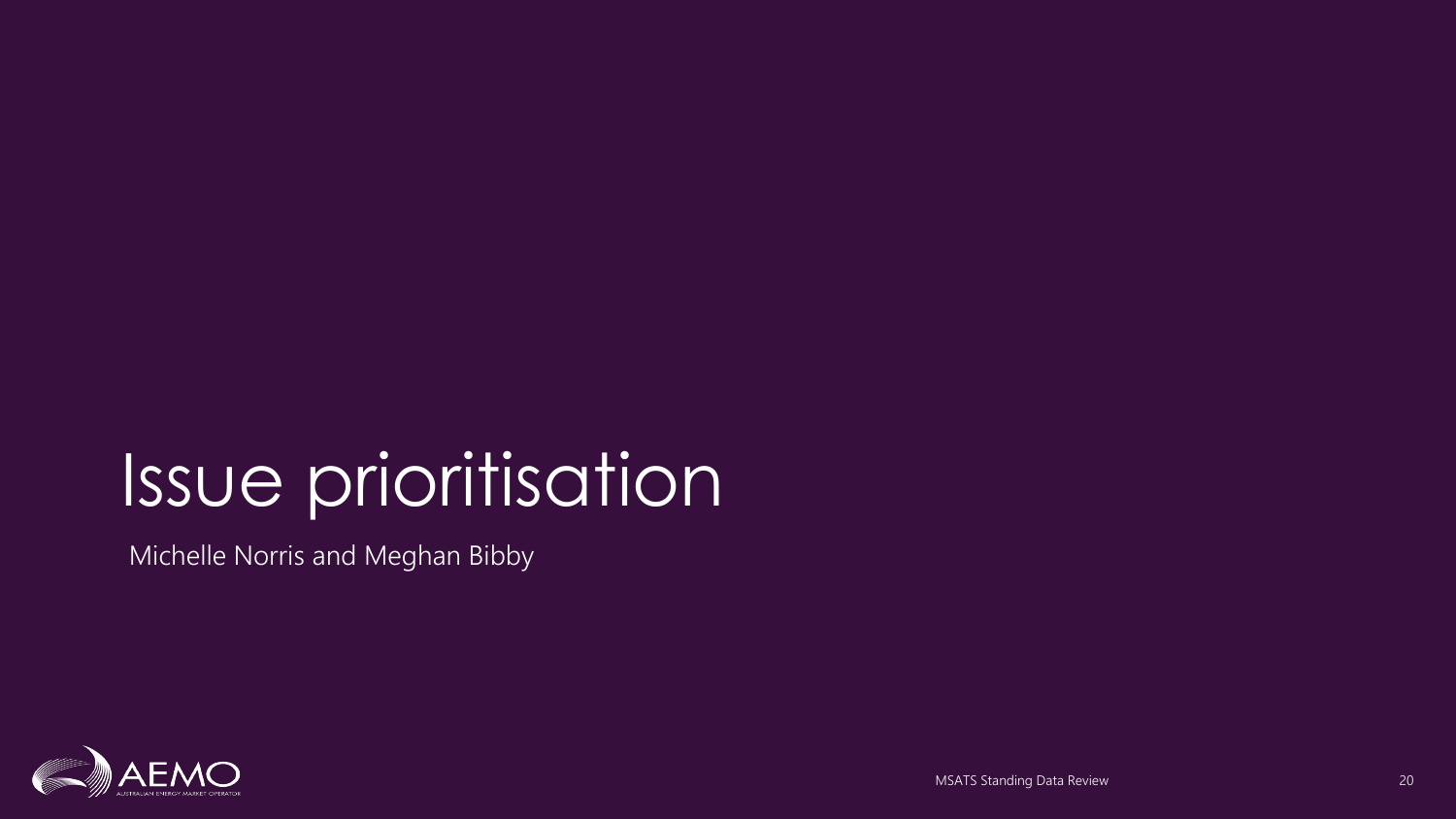Timeframes reviewed for when fields should be implemented

- May 2021
- Nov 2021 (B2B schema change)
- May 2022 (B2M schema change)
- Nov 2022
- May 2023

NB: AEMO notes strong industry-wide support for MSATS to be moved to a realtime and otherwise more responsive system.

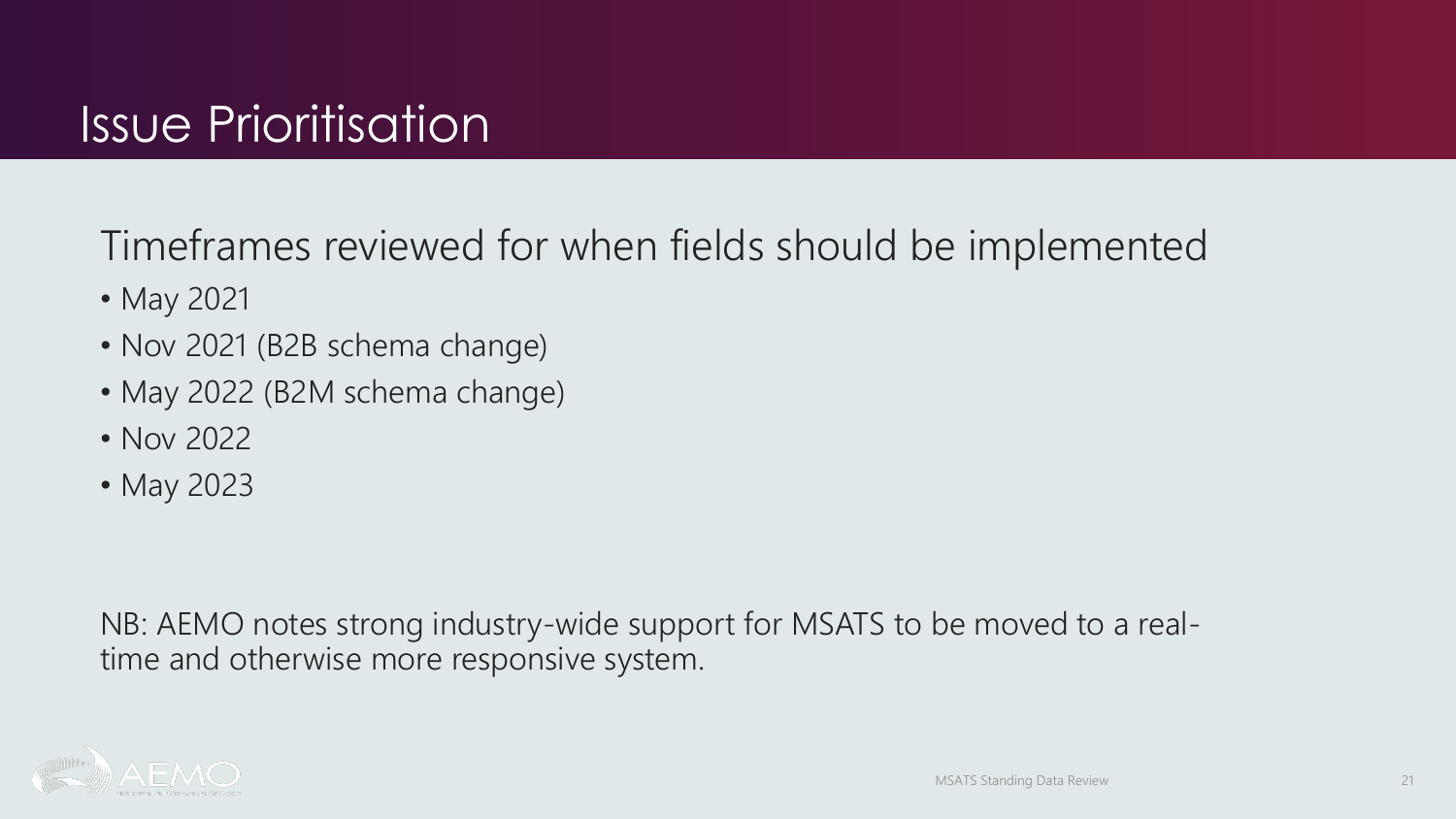### Issue Prioritisation

Other impacts:

- SAPS
- 5MS
- B2B changes



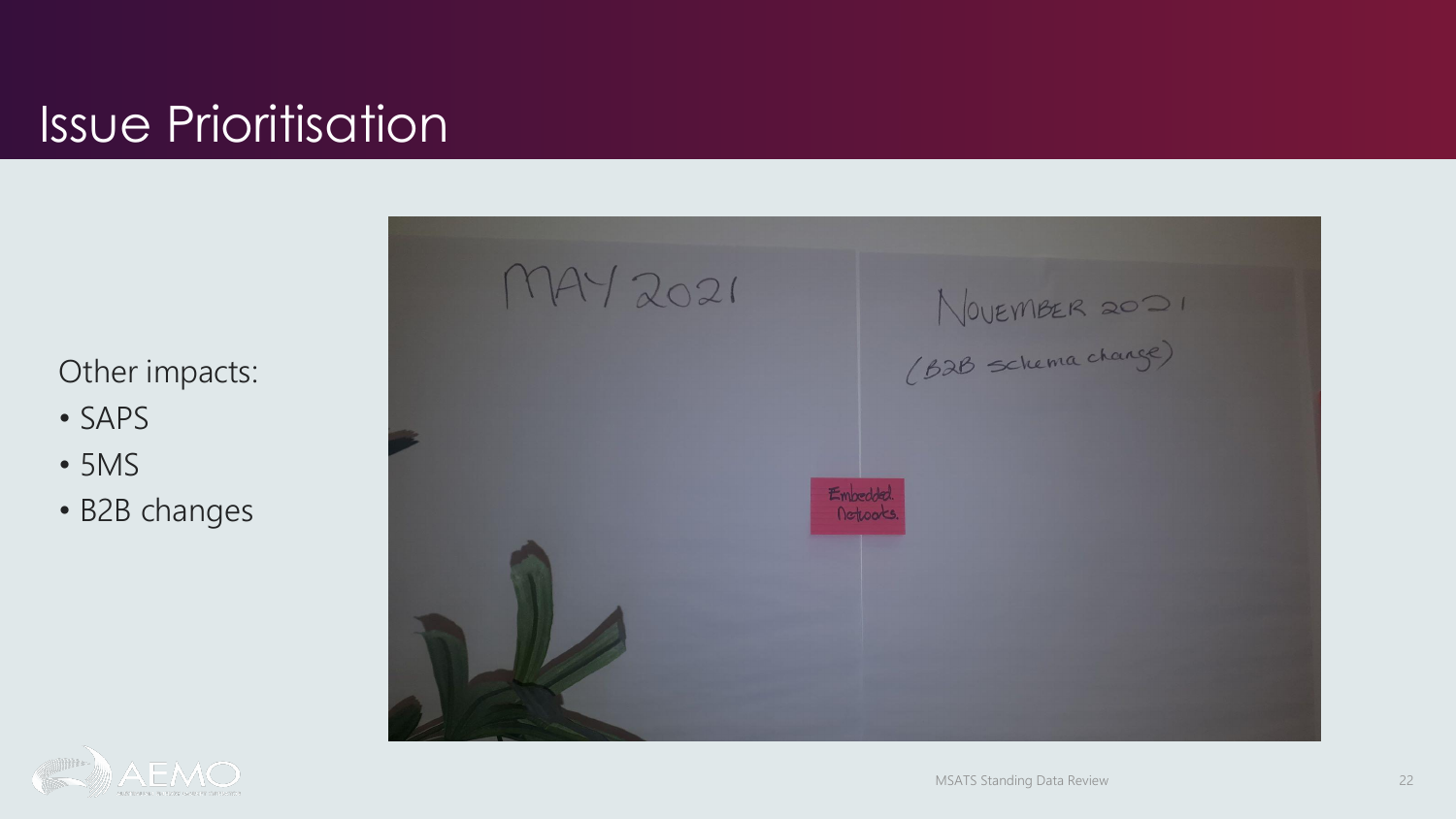### Issue Prioritisation – 2022

#### Other impacts:

- Metering Competition review
- Consumer Protections
- CDR possibly Feb 2022

| Meter Malf<br>$Cx$ empt $\Leftrightarrow$         |                                                                        |
|---------------------------------------------------|------------------------------------------------------------------------|
| Meler Malf<br>Enconformon<br>#                    | NATH Suffix<br>Address<br>rehospective +<br>Shickor<br>delete Muttoint |
| Meterhazard/<br>site hazerd                       | DP AD<br>Metartest<br>Accuracy<br>(NSW)<br>Section                     |
| Time of day<br>- Enumerate                        | (N5W)<br>Metaread<br>type code<br><b>Make manalalary</b>               |
| Addrhanal site<br>$m\omega$ ?                     | Last test datu<br>Vsamelogic<br>as CTM                                 |
| Contractled<br>Load<br>- en merated               | Metamonyeus<br>type<br>trchospectue<br>$Model$ $#$                     |
| CTVT<br>ficiols<br>$CT$ spiit                     | manufacturer<br>Keep+strentle                                          |
| Configuration<br>$\sqrt{1}$ s/dH<br>Configuration | <b>May 2022</b>                                                        |
| <b>CT/VT</b><br>Validation                        |                                                                        |

YOURMBER 2022 Demand Daman Delete Program meterianstant J detek? Meter USe code delete Minimum<br>International  $-1090$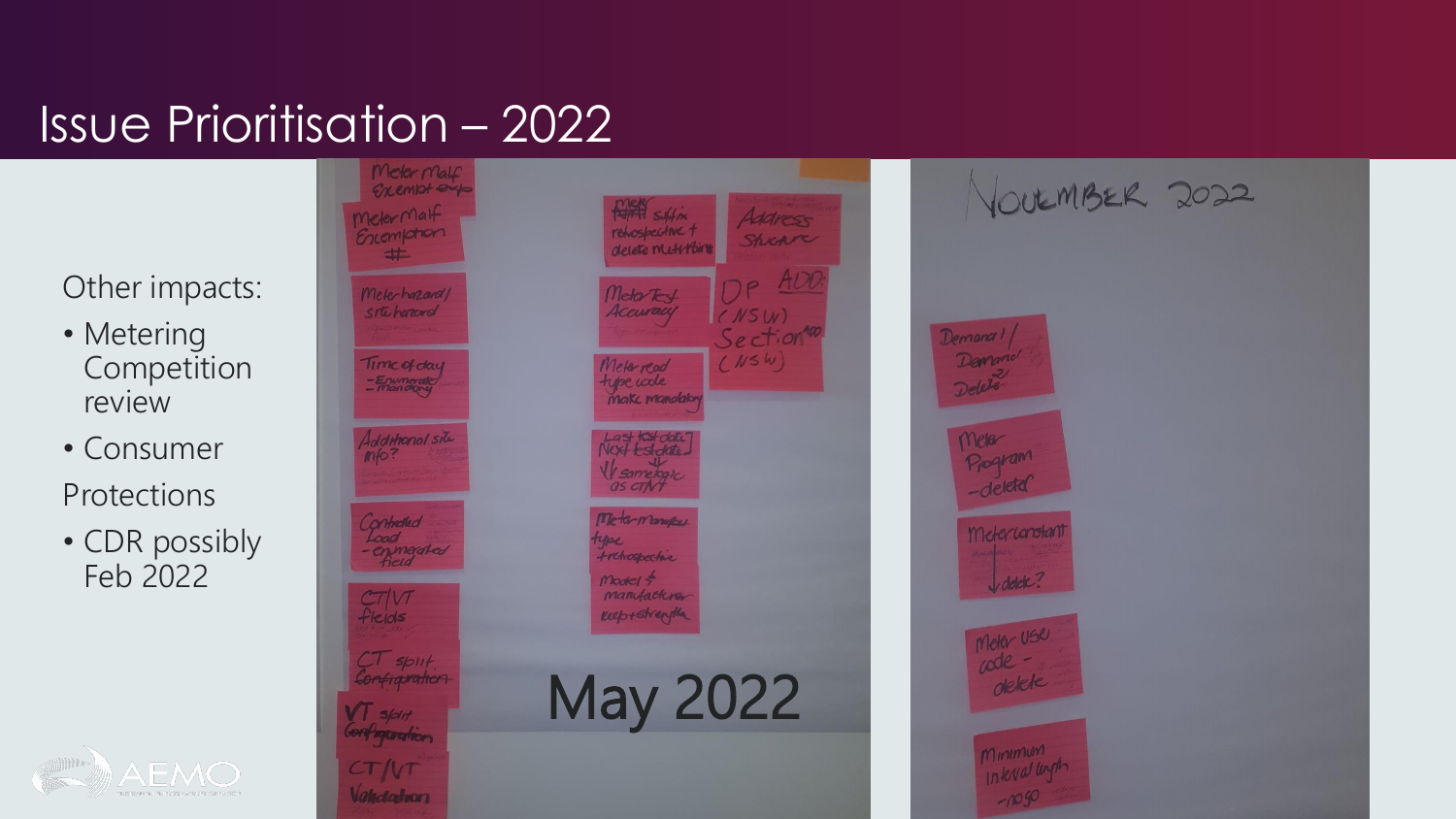# Consultation options

Meghan Bibby

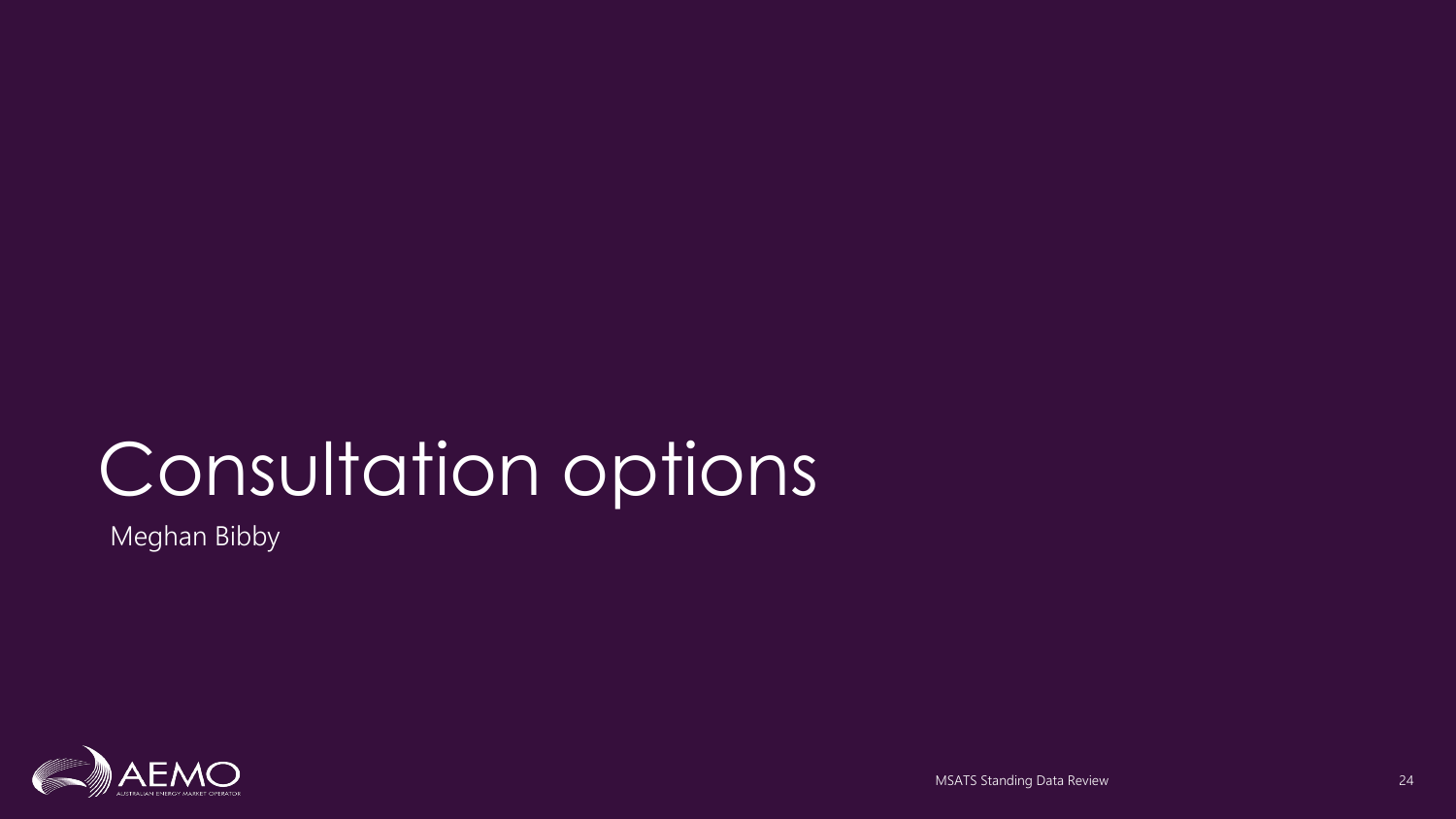### Consultation options

#### *First Stage*

Workshop participants expressed a preference for the following consultation strategy:

#### Option 2

Publish the Issues Paper and draft versions of the Standing Data for MSATS guideline (change marked). Standing Data for MSATS to be provided in versions depending on proposed implementation date.